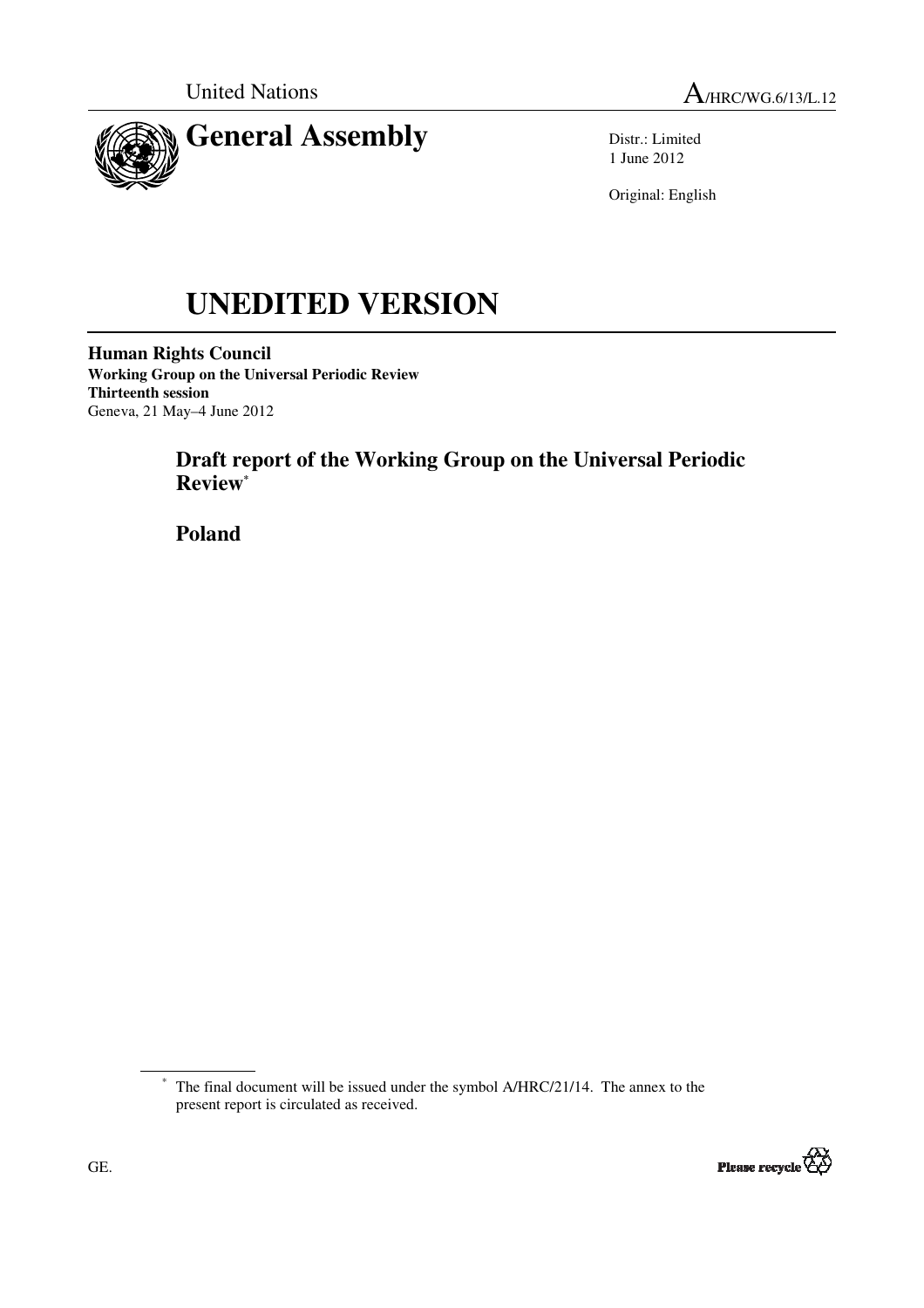# Contents

|       |    | Paragraphs | Page |
|-------|----|------------|------|
|       |    | $1 - 4$    |      |
|       |    | $5 - 89$   |      |
|       | A. | $5 - 22$   |      |
|       | B. | $23 - 89$  |      |
| H.    |    | $90 - 91$  |      |
| Annex |    |            |      |
|       |    |            |      |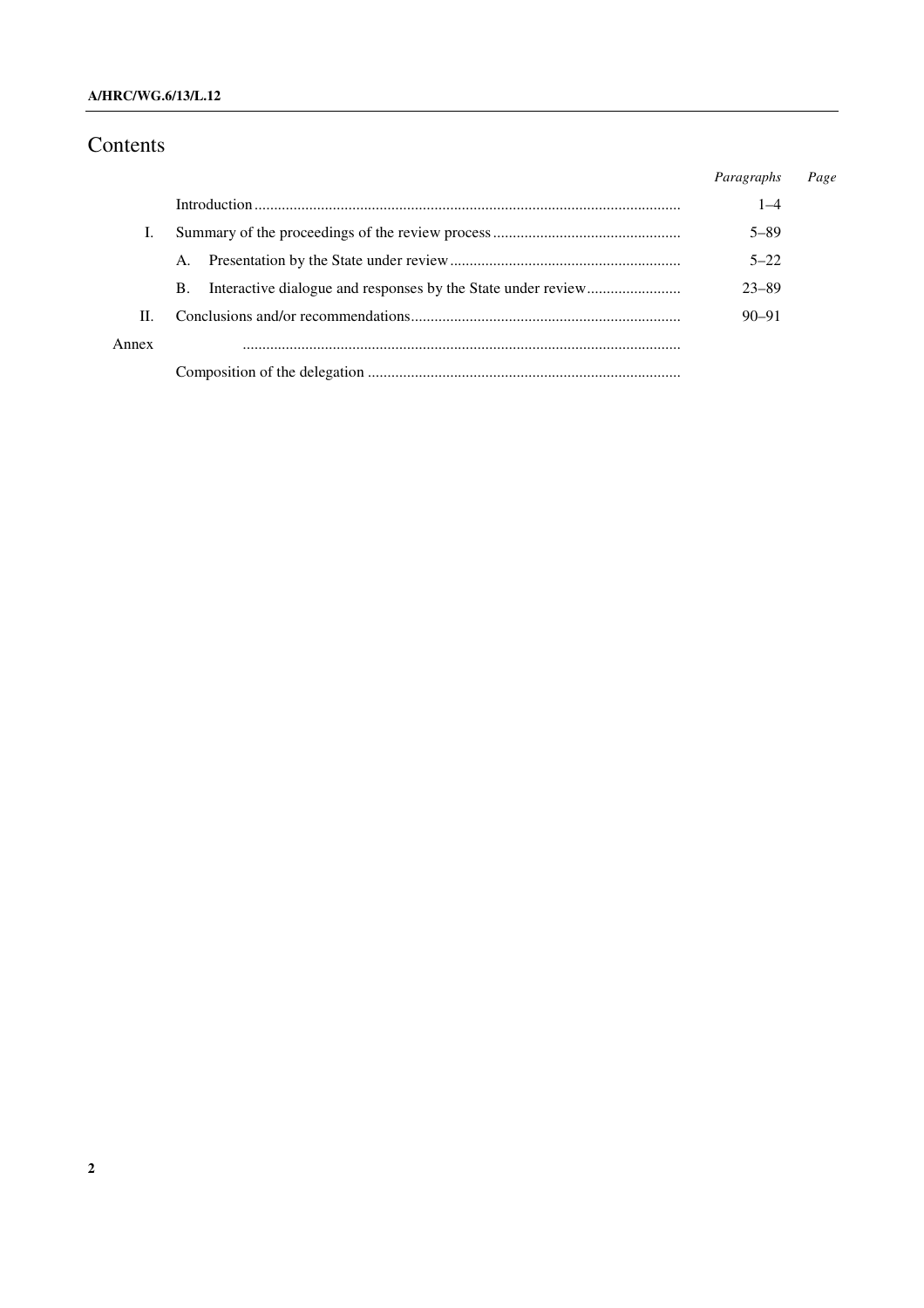# **Introduction**

1. The Working Group on the Universal Periodic Review (UPR), established in accordance with Human Rights Council resolution 5/1 of 18 June 2007, held its thirteenth session from 21 May to 4 June 2012. The review of Poland was held at the 14th meeting on 30 May 2012. The delegation of Poland was headed by Ms. Grażyna Bernatowicz, Under Secretary of State at the Ministry of Foreign Affairs of Poland. At its 18th meeting held on 04 June 2012, the Working Group adopted the report on Poland.

2. On 3 May 2012, the Human Rights Council selected the following group of rapporteurs (troika) to facilitate the review of Poland: Belgium, India and Lybia.

3. In accordance with paragraph 15 of the annex to resolution 5/1 and paragraph 5 of the annex to Human Rights Council resolution 16/21 of 25 March 2011, the following documents were issued for the review of Poland:

 (a) A national report submitted/written presentation made in accordance with paragraph 15 (a) (A/HRC/WG.6/13/POL/1);

 (b) A compilation prepared by OHCHR in accordance with paragraph 15 (b) (A/HRC/WG.6/13/POL/2);

 (c) A summary prepared by OHCHR in accordance with paragraph 15 (c) (A/HRC/WG.6/13/POL/3).

4. A list of questions prepared in advance by Belarus, Norway, Slovenia, Sweden and United Kingdom was transmitted to Poland through the troika. These questions are available on the extranet of the UPR.

## **I. Summary of the proceedings of the review process**

#### **A. Presentation by the State under review**

5. The head of the delegation introduced the national report, highlighting that Poland had engaged in a wide-range consultation process in preparation of the report.

6. The delegation noted that over the last four years, Poland had made progress on the way towards adopting further international human rights instruments. The process of ratification of the United Nations Convention on the Rights of Persons with Disabilities was well advanced and it will be finished by the end of 2012. Furthermore, the legislative works were ongoing, so that Poland could sign the United Nations International Convention for the Protection of All Persons from Enforced Disappearance in 2012. The delegation further indicated that Poland will withdraw the reservations to the Convention on the Rights of the Child.

7. The delegation reaffirmed Poland's commitment to cooperating with the Human Rights Council and all its mechanisms. Poland values the work of the special procedures and therefore, in 2001, it had issued a standing invitation to all mandate holders to visit the country. Since its first review, three special rapporteurs had visited the country.

8. Within Poland's human rights agenda, the rights of members of the most vulnerable groups, including women, children and persons with disabilities, had been given the most attention.

9. With regard to children's rights, the delegation noted the amendment to the Counteracting Domestic Violence Act, adopted in 2010, which completely banned corporal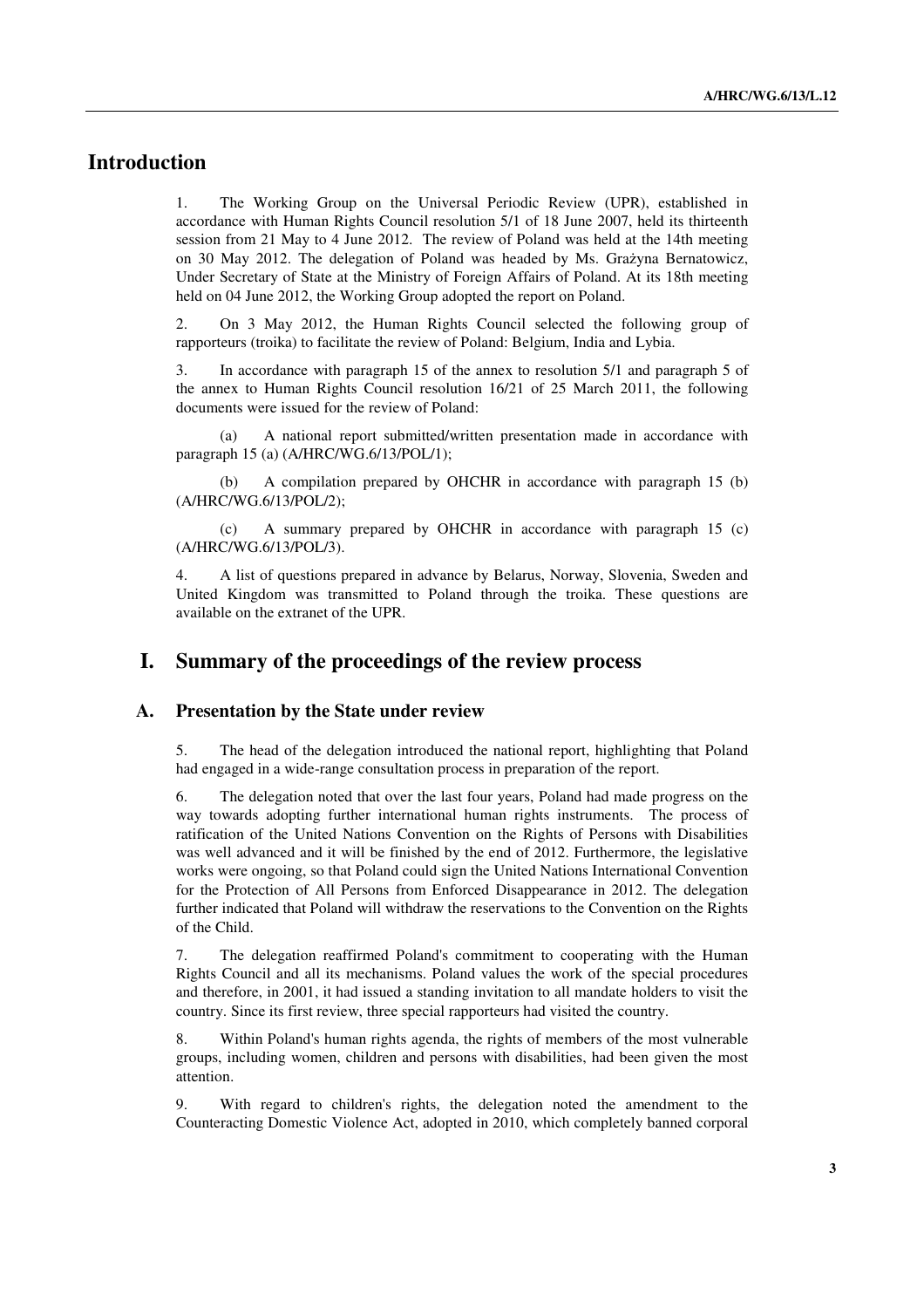punishment administered by persons who exercise parental authority or act as guardians or care for minors.

10. In order to promote women's participation in public life, a quota system had been introduced in the electoral law. To further promote gender equality and to improve the work-family life balance, the Labour Code was amended in 2010 to enable fathers, including adoptive fathers, to take paternity leave.

11. Regarding the rights of persons with disabilities, legal regulations that enable their full participation in public and social life, including in democratic processes, were passed.

12. In order to address the challenges, including those reflected in recommendations received from the international monitoring bodies, Poland had put particular emphasis on: the improvement of prison and detention centers' conditions; the decrease in length of court proceedings and pre-trial detentions; the human rights training for law enforcement officials; the fight of discrimination against minorities and; the promotion of gender equality.

13. The delegation thanked countries that had submitted advanced questions and gave answers to some of them.

14. On the question made by the United Kingdom regarding activities to promote equality and inclusion of members of underprivileged groups, including persons with disabilities and LGBT community, Poland had been preparing a National Action Plan for Equal Treatment for the years 2012–2017, which includes measures to counteract intolerance. Since 2011, a project to counteract discrimination on all grounds at all levels of the government administration, and which includes training to public servants and public campaigns had been implemented. Poland had been preparing a series of trainings for media representatives, co-financed by the European Union. It had also engaged in a Council of Europe project "Fighting discrimination based on sexual orientation and gender identity", to be implemented in 2013.

15. Regarding Slovenia's question on the results of programs to encourage participation of women in the labour market, Poland gave priority to actions aimed at providing equal opportunities to men and women, in particular to women belonging of defavourized groups. Programs supporting women's entrepreneurship, facilitating work-family balance and promoting active fatherhood were cited.

16. Responding to questions made by Sweden and the United Kingdom, on measures to ensure that the legal protection of children was commonly known and to tackle domestic violence, the delegation noted that the greatest importance was attached to the protection of victims, especially children, and to the change of behaviors of perpetrators of violence trough information campaigns and corrective and educational programs. Under the amendment to the Act on Countering Domestic Violence of 2010, that introduced the ban on the use of corporal punishment of children, the Ombudsman for Children was obliged to submit to the Parliament a report on the results of the implementation of the Act. The year 2012 was the Year of Janusz Korczak – Polish pre-war promoter of raising children without violence.

17. With regard to Norway's question on measures to review the 1984 Press law, to attune it to the new media reality, the Ministry of Culture and National Heritage had been working on a project to amend the law, which included a number of postulates put forward by journalists.

18. Regarding human rights training for the police and their evaluation, an issue raised by Slovenia, the delegation indicated that even though the exact direct effects of those trainings had not been measured, indirectly, they were reflected in the rate of public trust towards the police which had reached 70 percent.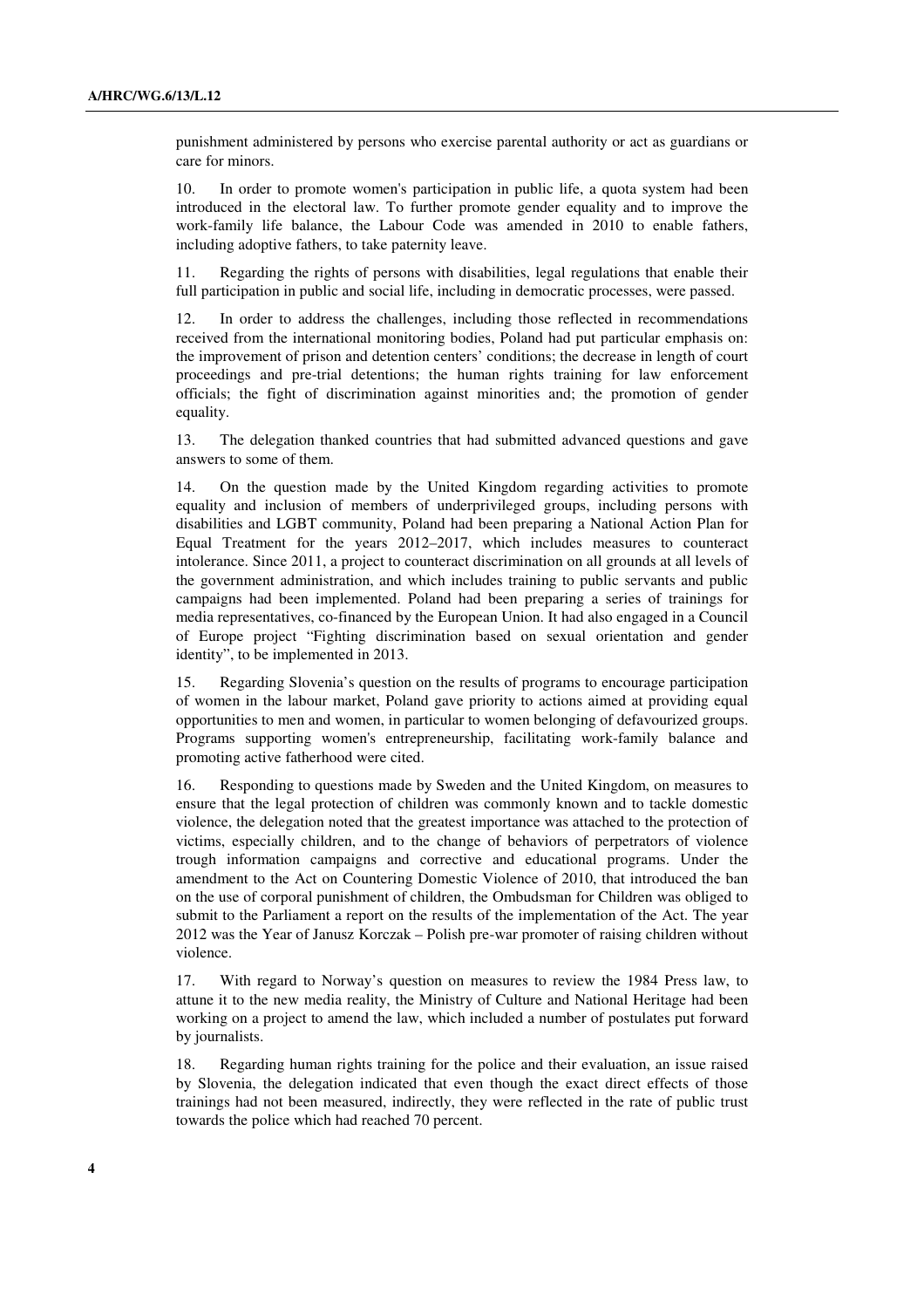19. On steps taken to counteract extensive pre-trial detentions and overcrowding of prisons, an issue raised by the United Kingdom, the number of imprisoned had been constantly dropping down to 95 percent of the capacities used, achieved partly as a result of a wider application of alternative punishment and the use of electronic surveillance systems.

20. Regarding Norway's question on measures taken to review article 212 of the Polish Penal Code that criminalizes libel and slander, penal sanctions had already been reduced in June 2010.

21. Norway, Sweden and Slovenia asked about women's access to sexual and reproductive rights. In recent years Poland had introduced a new right of the patient – the right to object to the doctor's opinion or judgment, if it affected the patient's rights or obligations. The Penal Code did not envisage any sanctions for women who had undergone an illegal abortion. Women, who had illegally terminated pregnancy, were offered medical and psychological help.

22. Norway asked about measures taken in order to ratify Protocol 12 to the European Convention for the Protection of Human Rights and Fundamental Freedoms on Discrimination. The Constitution in its article 32 stipulated that all persons were equal before the law and had the right to equal treatment by public authorities. As a result, no one can be discriminated against in political, social or economic life. More time was necessary for Poland to proceed with inter-ministerial consultations to conclude whether Poland can accede to the Protocol 12.

#### **B. Interactive dialogue and responses by the State under review**

23. During the interactive dialogue, 45 delegations made statements. Recommendations made during the dialogue are to be found in section II of the present report.

24. Malaysia remained concerned at the increased incidents of racial violence, abuse and discrimination against minority groups and the lack of attention given to investigating and prosecuting reported cases; and the reports of excessive use of force by law enforcement agencies. Malaysia also noted the continued social marginalization and discrimination of the Roma community. Malaysia made recommendations.

25. Mexico recognised Poland's legislative progress which inter alia related to a better definition of torture, freedom of expression and domestic violence. It also recognised the efforts in relation to the rights of persons with disabilities, the broadening of the scope of human trafficking and the increased protection for children against sexual violence. Mexico made recommendations.

26. Morocco welcomed Poland's ratification of a significant number of human rights instruments since 2008. It expressed satisfaction at the establishment of several human rights institutions, including three offices of the ombudsman. Morocco welcomed the work done by Poland in the Human Rights Council. Morocco made recommendations.

27. The Netherlands asked whether Poland would ensure that bodies such as the Ombudsman and the Office of the Plenipotentiary for Equal Treatment receive adequate funding; could elaborate on its plans to prevent racial incidents and hate crimes; and would consider amending the criminal code by including crimes motivated by homophobic and gender biases.

28. Norway recognised the efforts taken by Poland to fight discrimination. It took note of that concerns had been raised about the existence of article 212 of the Polish Penal Code, which criminalized defamation. Norway made recommendations.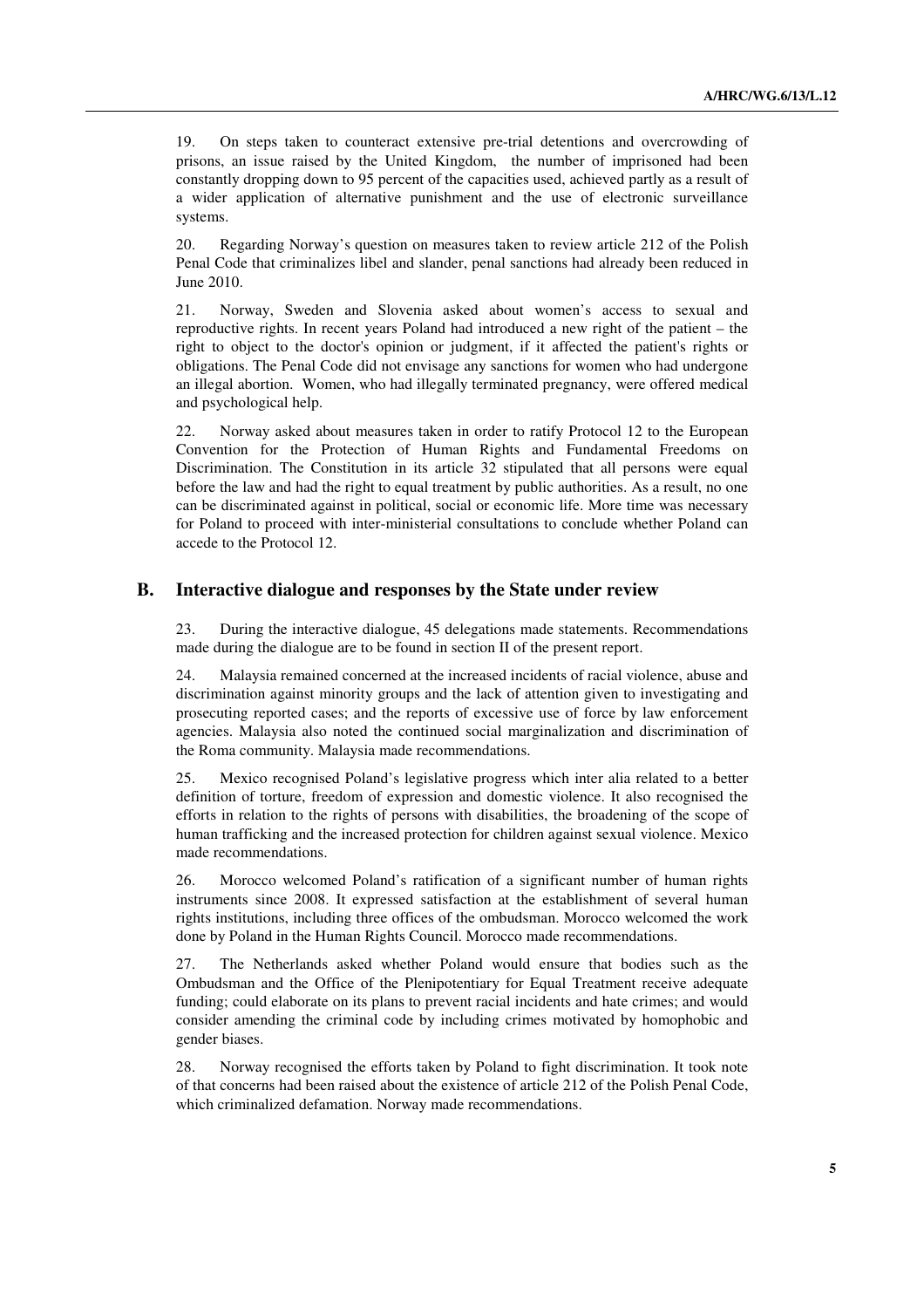29. Peru stated that Poland had made significant progress in human rights, which was evident by the adoption of measures for persons with disabilities, policies in the labour market, on gender equality, and those providing for greater participation of women in public life and in politics. Peru made recommendations.

30. Philippines noted that Poland increased the mandate of its Ombudsman for Children's Rights; the numerous human rights conventions that had been ratified; the consistent efforts to curb human trafficking; and the assertion that most of the standards for protection of migrant workers were on par with ICRMW. It made a recommendation.

31. The Republic of Korea commended Poland for its record of cooperation with the international human rights mechanisms and welcomed the progress made by Poland on issues that had been raised during its review. It made recommendations.

32. The Republic of Moldova welcomed Poland's efforts in promoting and protecting human rights including the actions taken by the Government Plenipotentiary for Equal Treatment and the extension of the competence of the Ombudsman for Children's Rights; and applauded Poland's progress in combating human trafficking. It made recommendations.

33. Romania stated that the measures presented by Poland demonstrated the commitment to improve the promotion and protection of human rights and that significant progress had been made in many areas. Some of the measures and projects could serve as examples of good practices. Romania made a recommendation.

34. Russian Federation expressed concern at the continued increase of xenophobic and racist attitudes, discrimination against religious and ethnic minorities, women, persons with disabilities, migrants and about the persistent problems relating to the judiciary and penitentiary systems. Russian Federation made recommendations.

35. Slovakia welcomed the mid-term report submitted by Poland during the first cycle. It noted Poland's achievements, the awarding of the "Cristal Balance of Administration of Justice" to the Polish Prison Services, the incorporation of human rights into education curricula, and the human rights programmes for police offices. Slovakia made recommendations.

36. Slovenia expressed its satisfaction with the numerous human rights training courses on prevention and combating of hate crimes provided for the Polish police but remained concerned at the excessive use of force by police officers. Slovenia noted with concern restrictive anti-abortion legislation and the lack of guidelines on threats to a pregnant woman's health or life. Slovenia made recommendations.

37. Spain raised concern that despite the anti- discrimination Law of 1st January 2011 there was widespread social perception that homosexuality was a disease and de facto discrimination in the workplace and educational centers persisted. It inquired whether Poland intended to launch education campaigns on sexual and emotional diversity or plan to grant a legal status to same sex couples. It made recommendations.

38. Sweden noted the 2010 law on legal prohibition of corporal punishment of children that facilitated early response to suspected child abuse from civil servants and social workers and Poland's efforts to address continuing occurrence of violence against children. Sweden noted that legislation did not provide women with the right to health and equal access to health as guaranteed by the Polish Constitution. Sweden made recommendations.

39. Switzerland noted that inquiries on alleged existence of secrete detention centers or on secret transfer of prisoners have not yet led to full clarification of Poland's role. It stressed that racism is a universal problem, which must be fought with determination. It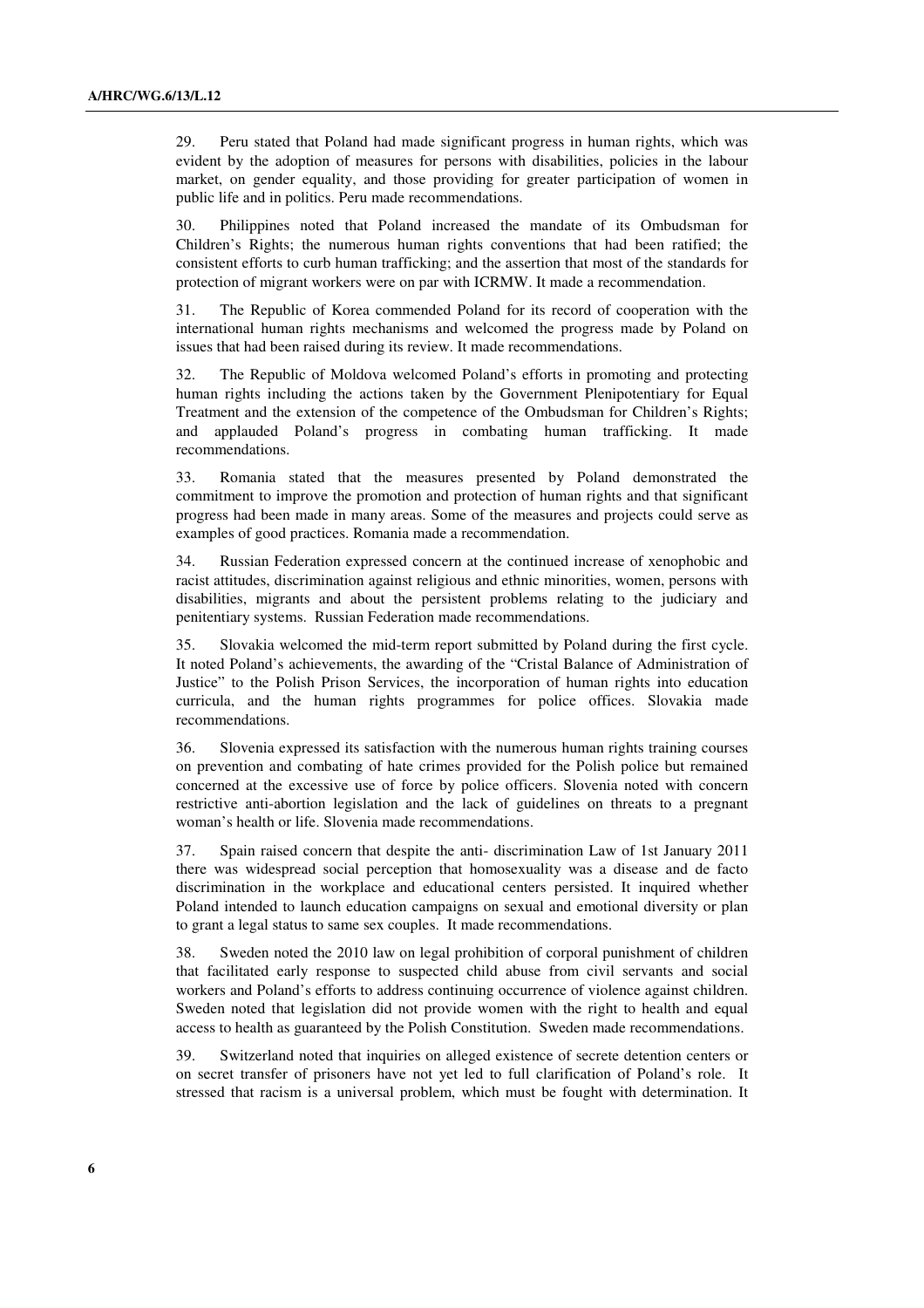noted that victims of racist's aggressions often belong to ethnic minorities or other vulnerable groups. It made recommendations.

40. Thailand acknowledged the establishment of the office of Plenipotentiary for Equal Treatment, the National Program against Racial Discrimination and the adoption of the Act on Implementation of certain European Provisions on Equal Treatment. It encouraged the government to eliminate discrimination against Muslim, Roma and people of African origin. It commended Poland for steps taken to eliminate discrimination against women especially in areas of employment and access to goods and services. It made recommendations.

41. Ukraine welcomed Poland's achievements in ensuring human rights of vulnerable groups such as women, children, elderly people, persons with disabilities and national minorities including Ukrainians. It commended Poland for its activities to counter discrimination based on racial, national or ethnic reasons.

42. The United Kingdom of Great-Britain and Northern Ireland welcomed the Act of 3rd December 2010 Implementing Certain European Provisions on Equal Treatment. It inquired about the implementation of the principle of equal treatment by the authorities and about the progress with respect to the ratification of CRPD. It noted the lack of hate crime provision in the Criminal Code that include sexual orientation and gender identity as possible ground or aggravating circumstance. It made recommendations.

43. The United States expressed concern that discrimination and violence against LGBT persons were still common and most hate crimes against LGBT persons went unreported. It mentioned the recent anti- Semitic incidents and regretted the halting pace of property restitution to Holocaust victims and their heirs. It made recommendations.

44. Uruguay praised the work of the national human rights institutions and the amendment to the law on domestic violence, among others. It valued the progress achieved in the realization of the economic, social and cultural rights but regretted that Poland considered ICESCR as a programmatic instrument. It expressed concern for the situation of irregular migrants and the vulnerable situation of unregistered children. It made recommendations.

45. Argentina acknowledged the extension of the powers of the children's ombudsman. It also welcomed Poland for amending the Family Code, which expressly prohibited corporal punishment, inflicted on minors by their guardians or people who have parental authority over them. It made recommendations.

46. In response to questions raised by the Netherlands and United Kingdom about changes in the Criminal Code concerning gender xenophobic crimes, the legal system addressed the rights of persons who were discriminated or who had been victim of xenophobic or gender motivated crimes and provide protection. The law provided possibilities of asserting claims against acts of such discrimination and receiving compensation. Poland is studying the possibility of introducing further changes in this area.

47. Addressing questions made by Mexico and Norway regarding defamation (article 212 of the Criminal Code), criminal provisions were changed in 2010 and deprivation of liberty for this offence had been eliminated. After an analysis Poland had found no grounds to eliminate the offence of defamation from the Criminal Code, as freedom of speech had also to be restricted in order to protect the human dignity. Article 212 of the Criminal Code had also been examined by the Constitutional Court and was found constitutional, as well as by the European Court of Human Rights.

48. On the issue of pre-trial detention raised by Spain, administration of excessive pretrial detention was one of the biggest problems of the justice system and one of the government's priorities. Achievements had been made through legislative measures such as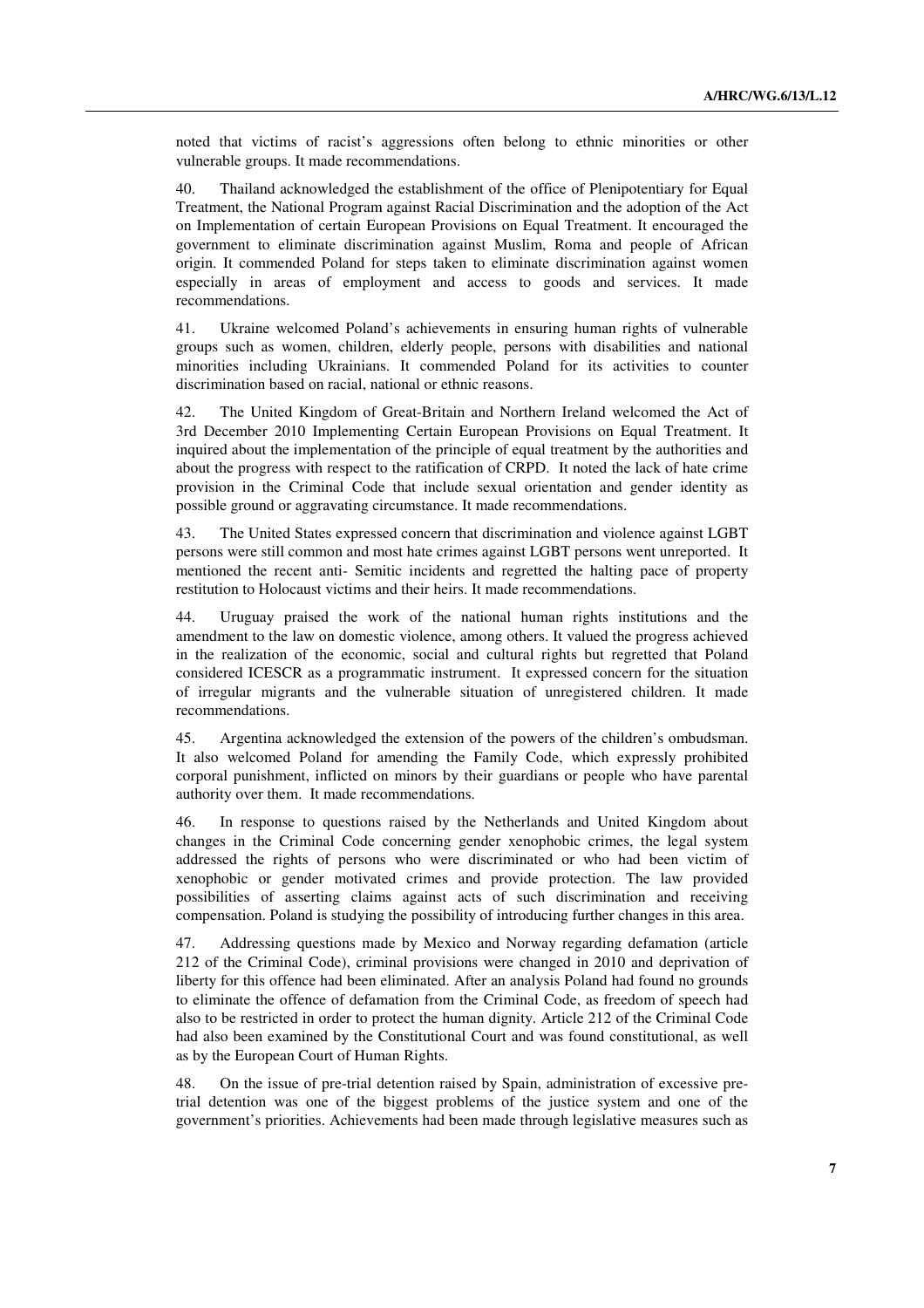limiting grounds for prolonging pretrial detention and including the obligation to credit pretrial detention against future penalty. Over the recent period, awareness of judges had increased when it comes to applying international standards to pre-trial detention.

49. With regard to another issue raised by Spain, the legislative work to sign the International Convention for the Protection of All Persons from Enforced Disappearance is ongoing.

50. Responding to a question raised by the Netherlands about government plans to introduce additional measures to fight racist incidents and hate crimes, in 2011, a Council for Combating Racial Discrimination, Xenophobia and related Intolerance was set up, aiming at developing a plan of action to prevent and combat racial discrimination, xenophobia and related intolerance. The delegation expressed confidence on trainings delivered to the police, prosecutors and judges in fighting hate crimes and incidents. It added that by the end of 2011 38 000 police officers had been trained within the framework of a programme carried out in cooperation with ODIHR. Poland had collected statistics concerning racial crimes and had modified the questionnaire used adding a separate column where racial motivation of the crime was indicated. Poland had also been taking a number of steps to promote tolerance and raise the social awareness of the importance of tolerance, combating racism and xenophobia.

51. On the issue raised by Netherlands and Morocco regarding adequate financing of the institution of the Ombudsman and of the Office of the Government of Plenipotentiary for Equal Treatment, the delegation indicated that the latter was established on the basis of the law on the implementation of EU provisions on equal treatment. It added that the office was financed from the budgetary allocation of the Chancellery of the Prime Minister and had used EU funds in programs dedicated specifically to the elimination of discrimination. The delegation noted, that the Ombudsman and the Ombudsman for children, were independent institutions, with budgets adopted by the Parliament. Moreover, funds available to the Office of the Ombudsman for children, despite the financial difficulties had been increasing by 1 million each year since 2010.

52. Answering the question of Norway, the delegation stated that Poland had begun reflection on signing the European Convention on preventing and combating violence against women and domestic violence. On the question raised by Sweden on raising awareness on the prevention of violence against children, the action had focused on information campaigns, including media campaigns, notably in 2009 and 2011 to sensitize family members, perpetrators and the society in general. Campaigns included articles in the press, training seminars, as well as various actions within the framework of local programmes aiming at preventing violence against women and children.

53. With regard to the status of the process of ratification of the Convention on the Rights of Persons with Disabilities, an issue raised by several delegations, the draft law was being considered by the Parliament and there was a large support in favour of its adoption. Poland had to analyze the situation before considering ratification of the Convention and had taken legal measures to amend relevant national legislation in areas such as education of children, employment, access to labour market, mobility, etc. Poland also held information campaigns to promote the employment of persons with disabilities.

54. On the situation of women in the labour market, a number of programmes, cofinanced by the European Union, were implemented. The delegation indicated that there was an increase in professional activity of women, in delaying retirement and in women starting their own business. Studies on the effectiveness of programmes established that professional trainings and guidance were particularly appreciated. Poland had also undertaken actions to incite men to take opportunities to temporarily postpone their professional activity and to take care of children.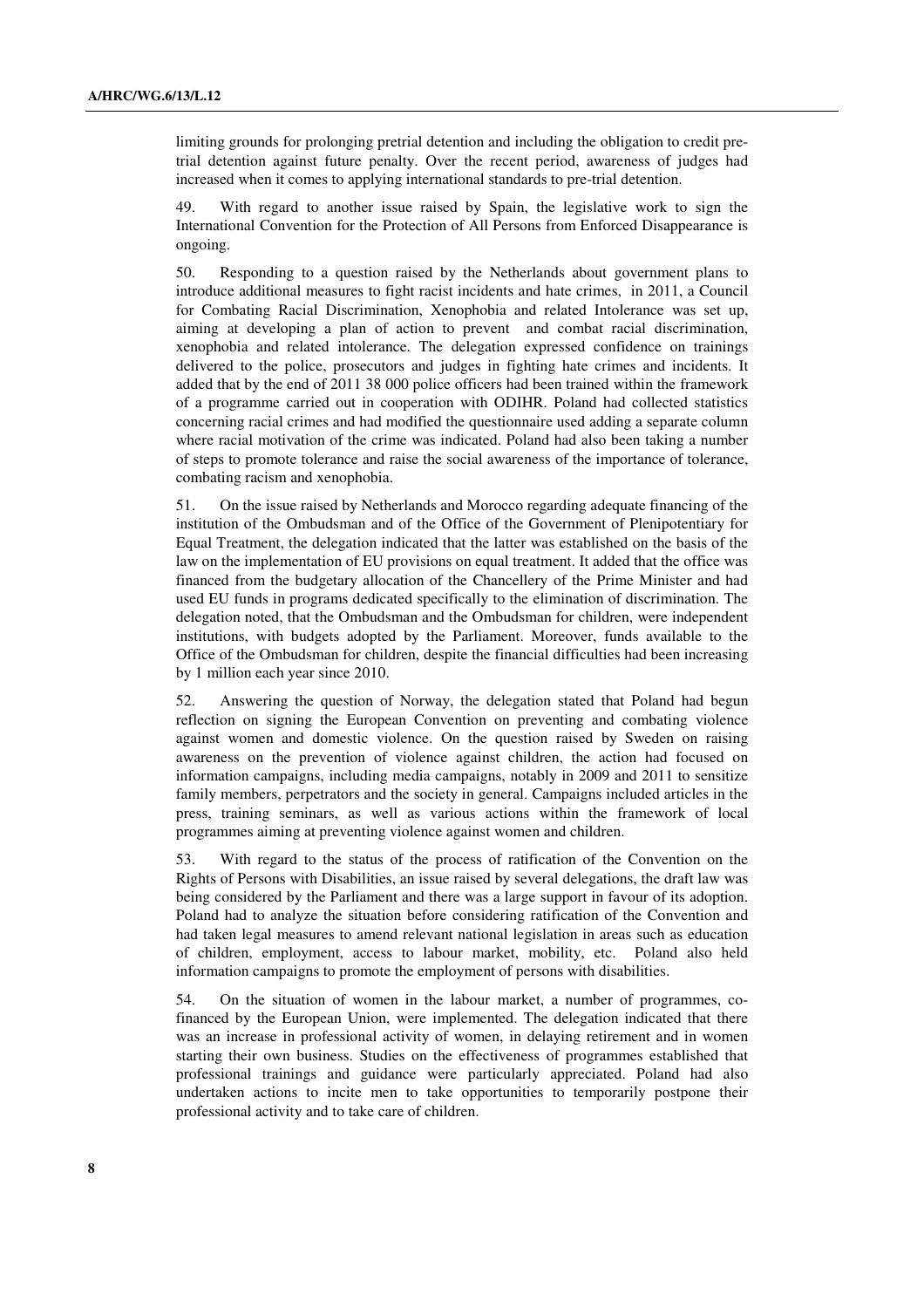55. With regard to the question of Uruguay on the implementation of social rights, the delegation stated that these rights were granted either by direct application of international agreements or through laws adopted by the Parliament. The implementation was under the oversight of the judiciary and there were some case law related to ILO conventions, European Social Charter and the ESCR Covenant.

56. The delegation thanked Norway, Slovenia and Sweden for addressing the issue of a proper implementation of provisions for therapeutic abortion. The Ministry of Health regularly addresses the question of the proper implementation of legally binding provisions to allow women to have abortion, making it clear that the invocation of the conscious clause is possible solely in conditions when a woman can have a legal abortion from another surgeon. Action in this area, has led to an increase in legal abortions in Poland. This applies in such situations when abortions are conducted at a moment when it is highly probable that a child will be born with an irreversible defect.

57. On the question raised by Thailand on the protection against discrimination and allowing minority representatives, especially the Roma minorities, to participate in Polish public life, the delegation indicated that the Government realized that the Roma minority requires its most attention. Poland has a special program on Roma minority which focuses on education, labor market, legal awareness and culture. In terms of education of the Roma community, Poland has achieved a marked success. In six out of the 16 regions, school attendance in Roma students has increased dramatically to over 90 percent. Their legal awareness can be assessed by the fact that there is also an increase in the number of complaints on the non-compliance with their rights.

58. Responding to a question raised by Switzerland and an advance questions made by Belarus, on the measures to have a thorough review of the investigation of the presence of alleged secret detention centers in Poland, the delegation indicated that the investigation was conducted by prosecutors from the Division for Organized Crime and Corruption of the Krakow Appellate Prosecutor's Office. The investigation was taking place with the inclusion of all information available from international human rights organizations. Poland also responded to another advance question regarding the question on when will the Polish authorities invite the special procedures of the Human Rights Council who are involved in the preparation of the joint study to visit the country in order to examine the matter on-site, and bring the investigation process in conformity with international standards. It indicated that the investigation was carried out with respect to all parties to the procedure, in accordance with international standards. The parties have the right to submit motions and complaints against the procedures, scrutinized by an independent court. Poland also cooperates with international organizations and meetings between Prosecutors and the Council of Europe Commissioner for Human Rights and the Rapporteur of the European Parliament have been recently held in this regard.

59. Regarding an advanced question from Belarus, on whether Poland intends to allow international monitors of the investigation, uncover its results and brief the Human Rights Council on this matter and when, Poland indicated that the prosecutors that run the investigation will inform the general public of the results of this investigation after its closure. The investigation is pending and its deadline cannot be predicted. According to article 156, section 5 of the code of criminal procedure only the prosecutor in charge of the investigation can notify the public about the outcome of the investigation.

60. Australia welcomed the adoption of legislation governing discrimination, differential treatment and the role of the Ombudsperson. It remained concerned by discrimination against LGBT especially transgender persons facing obstacles in accessing health care. It referred to the "conscience clause" for Poland's pharmaceutical law to allow chemists to refuse selling birth control pills on the basis of religious belief. It made recommendations.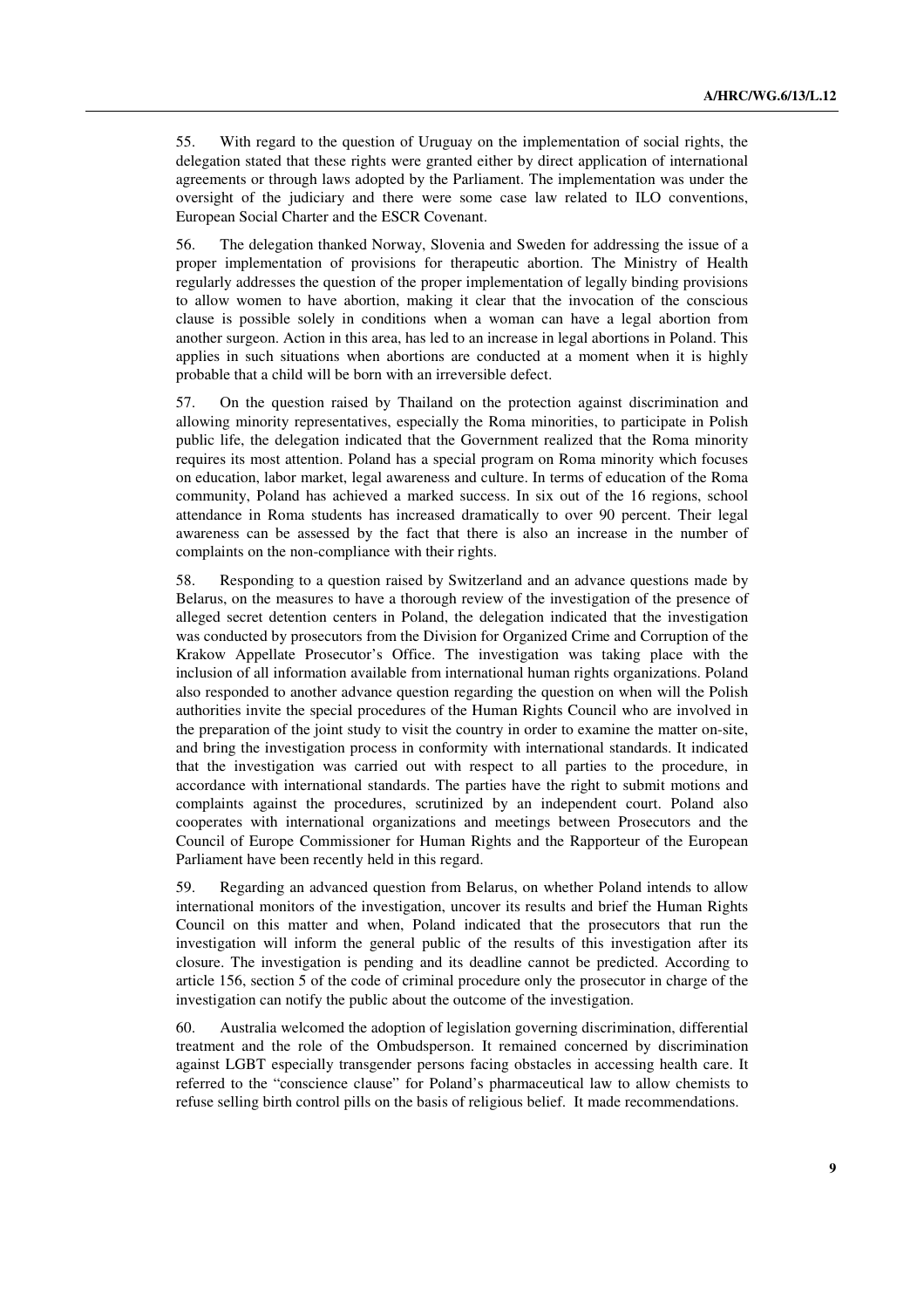61. Austria asked for more information on the application of the domestic violence law that allowed for removal of an accused from premises jointly occupied with the victim. It expressed concerns about reports of excessive use of force by law enforcement officials. Austria also asked Poland to elaborate on the additional measures planned to reduce prison overcrowding and pre-trial detentions. It made recommendations.

62. Iraq praised Poland for the steps taken to promote human rights, including combating human trafficking and strengthening human rights institutions. Iraq asked for further clarifications on the amended Act related to domestic violence put into force in 2010. It made recommendations.

63. Botswana requested clarification on how punishment in the form of electronic surveillance was implemented and for more information on application of the family policy. It noted a decrease in employment in the agricultural sector and an increase in employment in the non-agricultural sectors and inquired whether this was a deliberate policy. It hoped that the Council for racial discrimination, xenophobia and intolerance would be adequate resourced to carry out its mandate.

64. Brazil expressed concern about the acts of discrimination and that the high prevalence of discriminatory attitudes and violence against a large variety of ethnic, national and religious groups were still reported by UNHCR, CERD and the Human Rights Committee. It welcomed the new law on Equal Treatment which came in force in 2011, but was concerned about the safety of LGBT people. Brazil made recommendations.

65. Chile commended Poland for measures taken to shorten legal proceedings length, the improvement of prison conditions, and for approving the law for the care of children under the age of 3. It valued the law on sign language, the rules for people with disabilities and its intention to ratify the Convention on rights of people with disabilities. It made recommendations.

66. China welcomed the positive measures adopted by Poland to promote employment and rights of women and children, and to combat domestic violence. It was concerned about racism and xenophobia. It asked about specific measures Poland had taken to promote the employment of persons with disabilities and youth. China made a recommendation.

67. Cuba noted the prevalence of racism in Poland and that even the police was discriminatory and tended to ignore racial crimes. It was concerned at the excessive use of force by law enforcement officers, failure to improve detention conditions, increase in gender inequality, alarming child poverty, limited measures against child exploitation, and Poland's involvement in extrajudicial renditions. Cuba made recommendations.

68. Egypt remained concerned about the limited nature of the measures undertaken in protecting children from sexual abuse and exploitation. It took note of the efforts at enhancing gender equality and the empowerment of women. Egypt remained concerned about the human rights situation of migrants, and national and religious minorities. It made recommendations.

69. Estonia commended Poland for implementing the recommendations from its first UPR and encouraged Poland to continue its efforts, particularly in combating domestic violence and human trafficking. It recognized the achievement in improving prison conditions and Poland's commitment to the freedom of expression, including liberalisation of relevant legislation. It welcomed the campaigns conducted against incitement to hatred based on ethnicity, religion and sexual orientation. Estonia made a recommendation.

70. France asked what specific measures Poland intended to adopt to address the issue of the refusal of some doctors to carry out abortions even when there were legal grounds for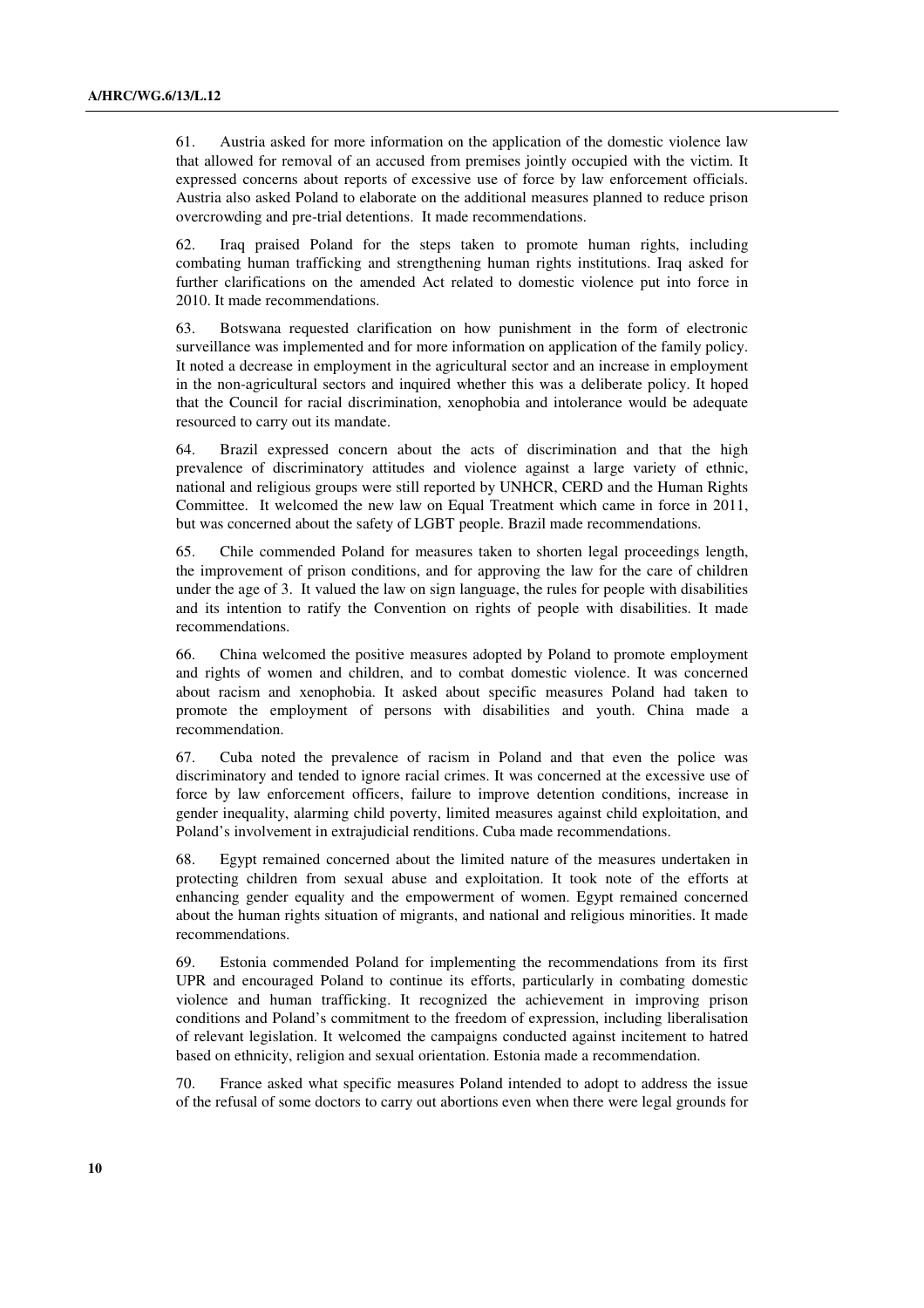doing so and whether it would extend the scope of grounds for abortion. It asked why Poland had not ratified the CRPD and the ICCPR-OP 2. France made recommendations.

71. Germany asked how Poland intended to step up the fight against racial discrimination and violence and whether it intended to sign Protocol No. 12 to the ECHR. It also asked how Poland would address the problem of increased resort to unsafe and clandestine abortion due to restrictive legislation against abortion and obstacles in cases of legal entitlement to abortion.

72. Guatemala expressed concern at the lack of a legislative framework to accommodate the principle of gender equality. It invited Poland to formulate an immigration policy to address racial abuse against migrants. It requested further details of domestic legislation and migratory practices, indicating in particular their equivalence to the minimum protection standards contained in the ICRMW. Guatemala made a recommendation.

73. Holy See highlighted the presence of a small number of illegal immigrants who were encountering difficulties in Poland, especially regarding new birth registrations, or the enrolment of their children in school. It warned that, without integration into the educational system, children ended up on the streets, where they easily became victims of trafficking and sexual exploitation. Holy See made recommendations.

74. Hungary noted the progress made by Poland since its first review with the adoption of anti-discriminatory law, and the shortening of court proceeding and pre-trial detention. It welcomed the prohibition of corporal punishment and the legislative initiatives on domestic violence, and noted the high percentage of dismissals of domestic violence cases. Hungary made recommendations.

75. India commended Poland for its achievement in education, including access to education to Roma children. However, it regretted that most children of illegal immigrants were excluded from education. India encouraged Poland to ensure that its draft Government Action Plan paid particular attention to vulnerable groups, including migrants. It highlighted concerns raised on the length of trials and pre-trial detention and on the issue of access to a lawyer by persons under detention. India made recommendations.

Indonesia welcomed the introduction of a new curriculum for children and young people with special educational needs, focusing on the need to support social skills and on the rights of persons with disabilities. It noted with appreciation measures adopted to combat racism and xenophobia, including establishing a special council and initiatives to make the Euro 2012 safe. Indonesia made recommendations.

77. Belarus invited Poland to use the review as an opportunity to examine its human rights record and consider its priorities through recommendations made by Belarus. It made recommendations.

78. Ireland welcomed measures adopted to shorten court proceedings, address prison overcrowding and strengthen the human rights infrastructure. It commended measures adopted to address social exclusion, including the phasing out of separate education, but urged further measures to address the problem of low school attendance and high dropouts among Roma children. It noted concerns raised about racial discrimination. Ireland made recommendations.

79. Italy welcomed Poland's comprehensive report which described the institutions and mechanisms in place for human rights protection, progress made in implementing the recommendations from its first UPR and concrete measures adopted. It expressed its confidence that Poland would continue to respect the principles of democracy and promotion of human rights that had allowed its society to achieve extraordinary results so quickly.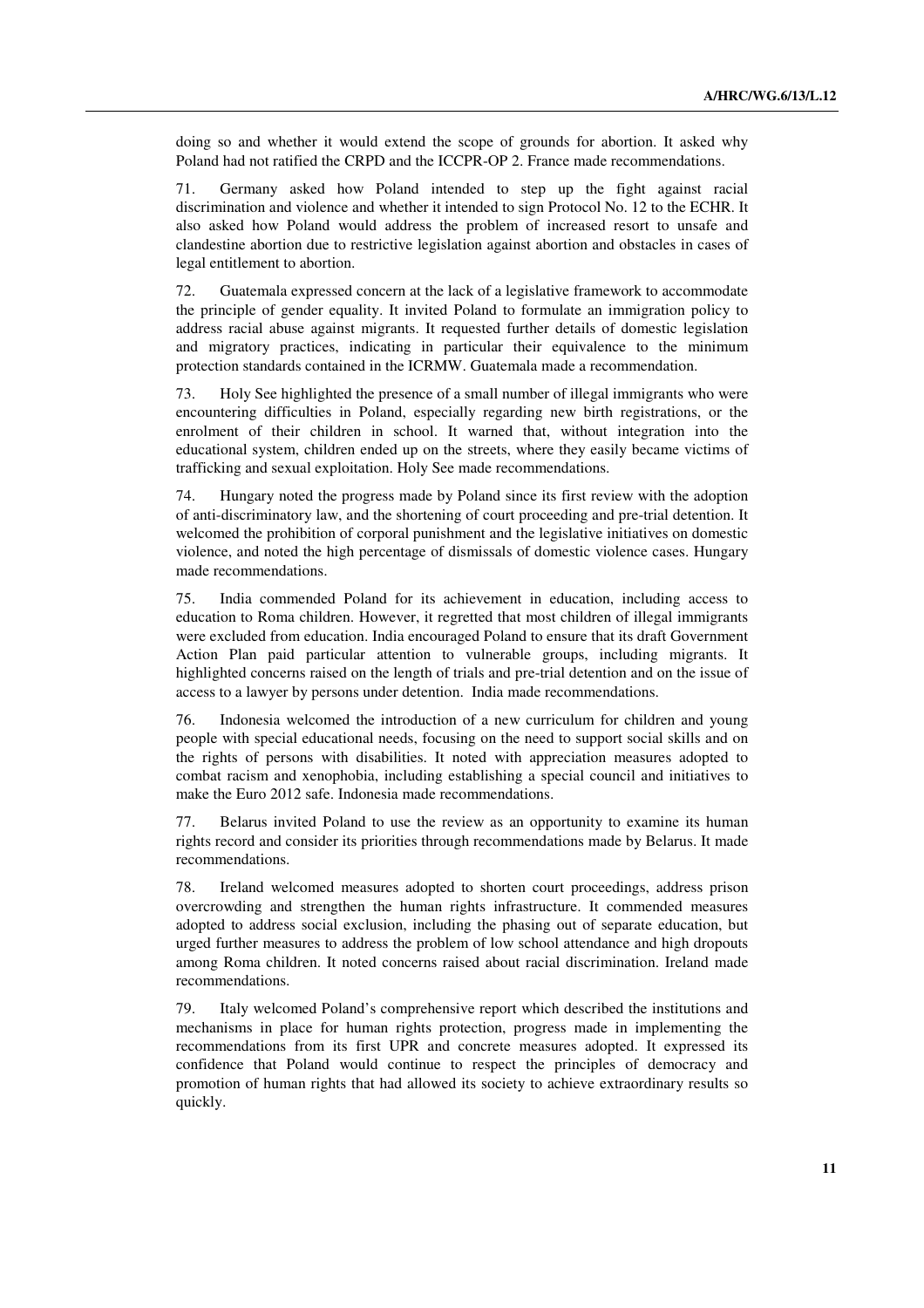80. Liechtenstein welcomed the initiatives taken to improve the education of Roma children. It commended Poland on its adoption of legislation on domestic violence explicitly prohibiting corporal punishment in the home and other forms of care. It acknowledged Poland's commitment to international justice and congratulated it on amending its Criminal Code to comply with the Rome Statute. Liechtenstein made recommendations.

81. Lithuania noted Poland's efforts to maintain an integrated, but at the same multiethnic and multicultural society. Lithuania pointed out that the right of Lithuanians in Poland to education in their own language was being undermined because of the gradual closure of small ethnic schools due to underfunding, a lack of textbooks in the Lithuanian language and poorly-translated school examination questions. It was concerned about the rising inter-ethnic tension and violence. Lithuania made recommendations.

82. Uzbekistan noted the concern expressed by the treaty bodies about severe discrimination against women, lack of protection of women's rights and persistent gender inequalities. It also referred to concerns about widespread racial discrimination and violence, including by the police, and the lack of government measures to promote a more tolerant attitude towards foreigners. Uzbekistan made recommendations.

83. Responding to additional questions from Austria, China, Cuba, Egypt, Germany, Indonesia, Belarus, Ireland and Uzbekistan, the delegation indicated that the prosecution paid considerable attention to reports of offenses of racism and xenophobia. In 2011, Poland had addressed 323 such reports at national level, in 2006, 60 and in 2009, 166. In 2011, 85 persons were placed under investigation, and judicial procedures were initiated against 54 persons, resulting in 20 persons being convicted. In 78 cases, it was not possible to identify the offenders. The delegation noted that almost all decisions to dismiss proceedings were subjected to hierarchical review and in 2011, of 178 cases, irregularities were found in 69. Poland noted that 74 were offenses committed via Internet and 22 occurred during sport events. In 2009, one fascist organization was dissolved.

84. Poland addressed questions made by Austria and Iraq on the new preventive measure for victims of domestic violence, by which an accused can be ordered to leave the premises jointly occupied with the victim, and be obliged to restraint from contacting the victim. This measure may be ordered by the Court as an alternative to pre-trial detention. With the last amendment to the law, also the Public Prosecutor is able to issue such an order, if a justified risk exists of the perpetrator committing again the crime. The accused may also be indicated, at his own request, with a place of residence in centers ensuring night accommodation, with the exception that the accused cannot be in a center for victims of domestic violence.

85. Responding to a question from Liechtenstein, as to the implementation of the Rome Statute, the delegation noted that this implementation had already taken place and a new provisions were introduced to the Penal Code.

86. Concerning measures to reduce pretrial detention and overcrowding in detention facilities and alternative forms of punishment, and issue raised by Austria, Poland promoted alternative punishment, including in the form of electronic surveillance in all the territory. Poland comes second in Europe when it comes to number of people serving their sentence under electronic surveillance system. Reference was made to comments made by Slovakia on the recognition by the Council of Europe and the European Union of the Polish Prison Service of the "Cristal Balance of Administration of Justice", and the delegation noted that Poland was now implementing 2000 projects, which involve for example cleaning up cemeteries by convicted persons.

87. Addressing the recommendations made by Lithuania, Poland was deeply concerned with information about crime involving acts of violence or vandalism addressed against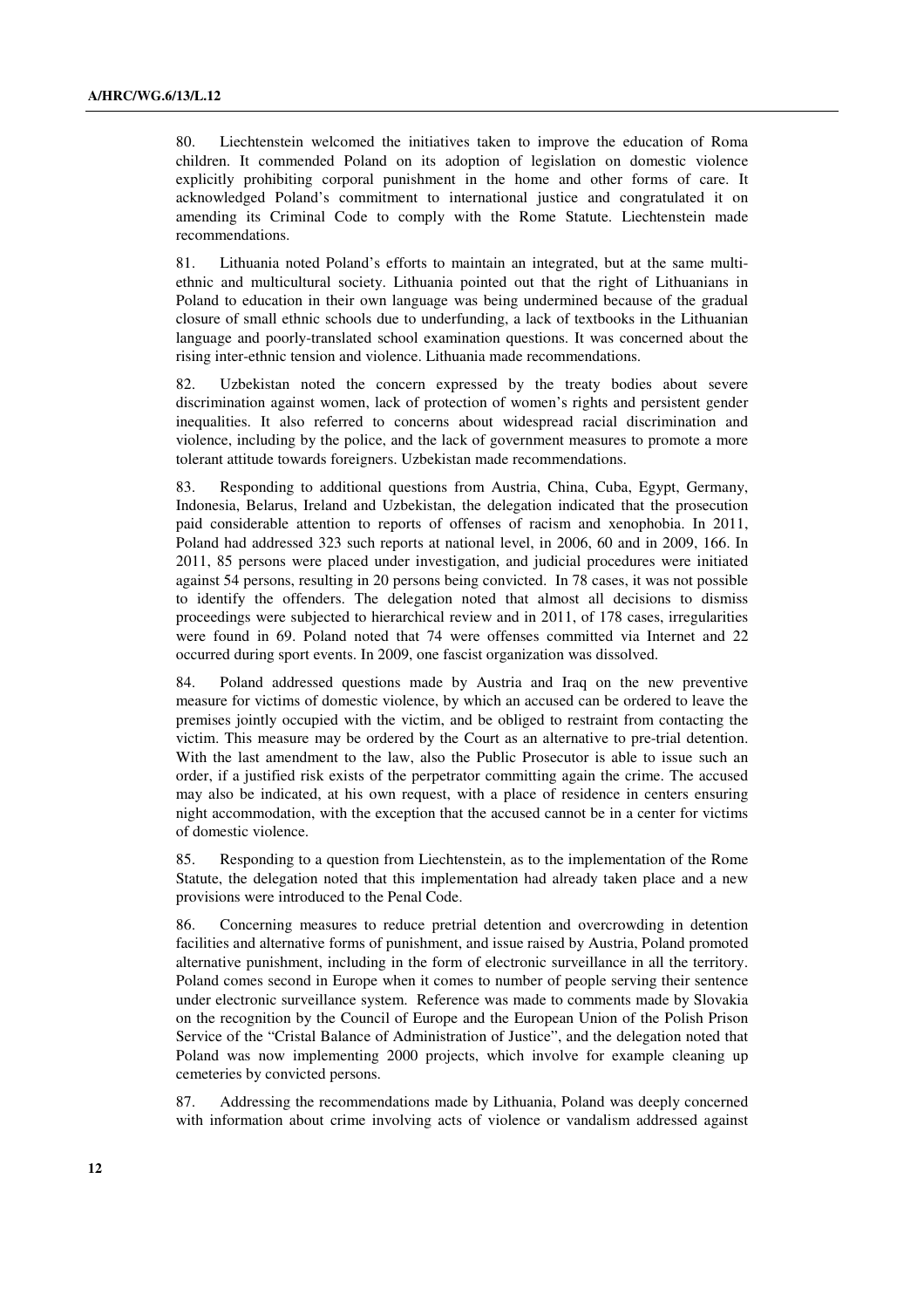persons who belong to Lithuanian national minority. Information about offenses against places of commemoration of Lithuanian minority was available, however any information on offenses against persons, had to their knowledge, not been made available. The delegation indicated that they would welcome receiving such information, if available in the Embassy of Lithuania in Poland, so that they can adequately address this matter. With regard to the financing of small minority schools, Poland informed, that financing on every pupil in such a school is already higher by 150% than in a regular school and from next year it will rise by another 80%. Poland was also working on regulations to set up textbooks for national minorities.

88. Responding to questions from Austria and Germany on measures to counteract hate crimes on different grounds, Poland referred to a number of measures aimed at increasing the awareness of the police and border guards, both at local and central level. It also provided information on other specific programs.

89. To conclude, Poland thanked delegations for their interventions and recommendations. As indicated in their introductory remarks, Poland intends to communicate their detailed position on all recommendations after holding intergovernmental consultations, and before the September session of the Human Rights Council.

## **II. Conclusions and/or recommendations**

90. **The recommendations formulated during the interactive dialogue and listed below will be examined by Poland who will provide its responses in due time, but no later than the 21st session of the Human Rights Council in September 2012. These responses will be included in the outcome report adopted by the Human Rights Council at its 21st session.**

 90.1. **Ratify the International Convention for the Protection of all Persons from Enforced Disappearance (Spain);** 

 90.2. **Ratify the Convention on the Rights of Persons with Disabilities and its Optional Protocol (Spain);** 

 90.3. **Ratify the Second Optional Protocol to the Covenant on Civil and Political Rights (Spain);** 

 90.4. **Ratify the Protocol to the Covenant on Economic, Social and Cultural Rights (Spain);** 

 90.5. **Ratify the second Optional Protocol to the International Covenant on Civil and Political Rights, abolishing the death penalty (Switzerland);** 

90.6. **Ratify the Second Optional Protocol to ICCPR (Estonia);** 

 90.7. **Swiftly finalize the ratification of CRPD and its Optional Protocol (Estonia);** 

 90.8. **Ratify the second Optional Protocol to the Covenant on Civil and Political Rights, abolishing the death penalty, signed in 2000 (France)**;

90.9. **Ratify the second Optional Protocol to ICCPR (Uzbekistan);** 

 90.10. **Reconsider ratifying the International Convention on the Protection of the Rights of all the Migrant Workers and Members of their Families (Mexico);** 

 90.11. **Consider ratifying the International Convention on the Protection of the Rights of all Migrant Workers and Members of their Families (Morocco);**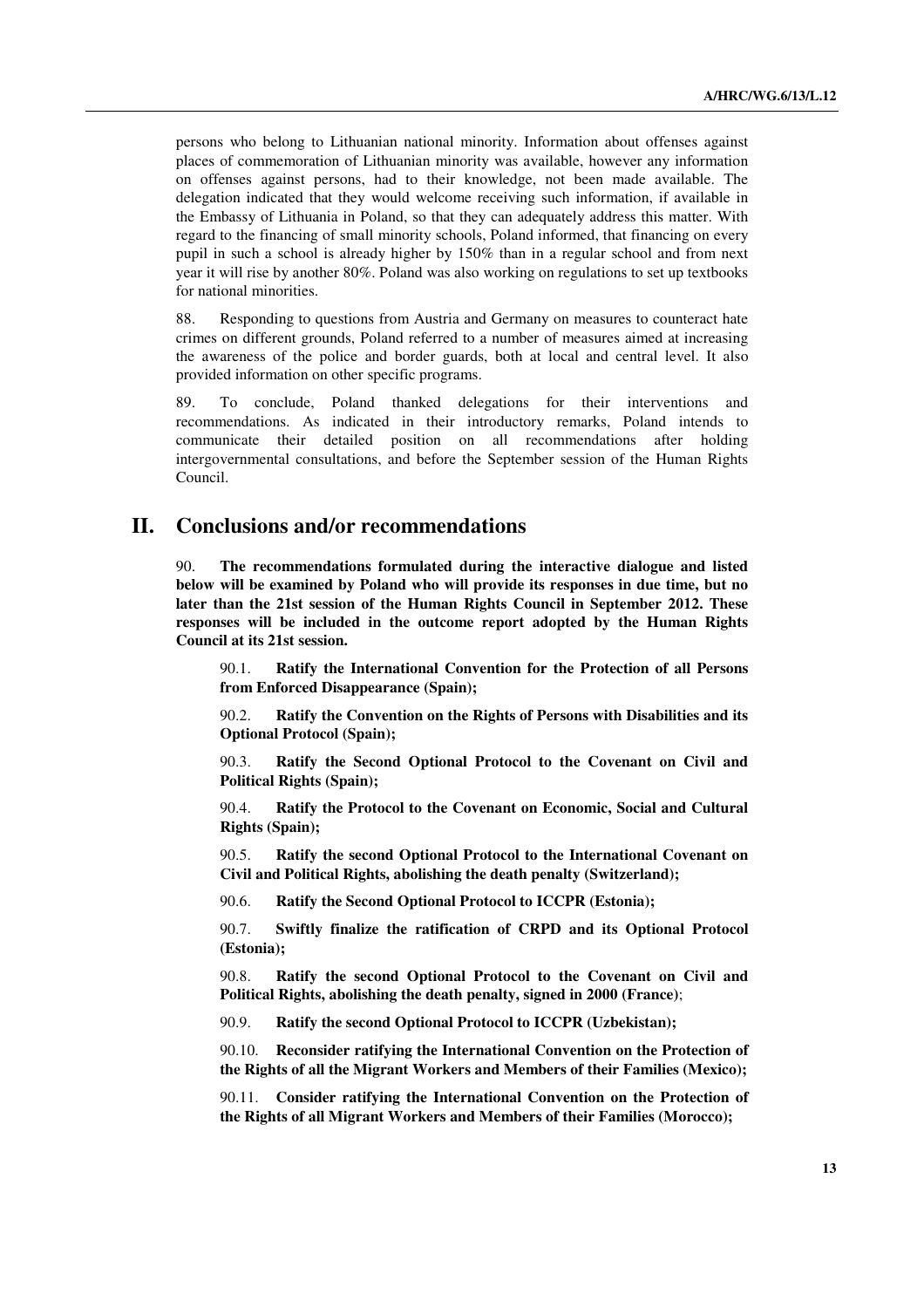90.12. **Consider ratifying the International Convention on the Protection of the Rights of all Migrant Workers and Members of their Families (Peru);** 

 90.13. **Reiterates the recommendation for Poland to consider ratifying the International Convention on the Protection of the Rights of all Migrant Workers and Members of their Families (Philippines);** 

 90.14. **Reiterates the recommendation for Poland to consider ratifying ILO Convention 189 on decent work for domestic workers (Philippines);** 

 90.15. **Ratify the International Convention on the Protection of the Rights of All Migrant Workers and Members of their Families (Egypt);** 

 90.16. **Make efforts for early ratification of the Convention on the Rights of Persons with Disabilities (The Republic of Korea);** 

 90.17. **Ratify the Convention on the Rights of Persons with Disabilities (Slovakia);** 

 90.18. **Consider new measures to increase respect for the rights of persons with disabilities and continue to strengthen its efforts to ratify the Convention on the Rights of Persons with Disabilities (Argentina);** 

 90.19. **Sign and ratify the Optional Protocol to the Convention on the Rights of Persons with Disabilities (Austria);** 

90.20. **Accede to the Convention against Enforced Disappearance (Uruguay);** 

 90.21. **Recognize the competence of the Convention against Enforced Disappearance's monitoring body to receive and consider communications submitted by individuals claiming to be victims of violations of the provisions of this Convention, in compliance with Article 31 (Uruguay);** 

 90.22. **Intensify its efforts to ratify the International Convention for the Protection of All Persons from Enforced Disappearances (Argentina);** 

 90.23. **Re-evaluate the ratification of the Convention for the Protection of All Persons from Enforced Disappearance (Chile);** 

 90.24. **Sign and ratify the Convention for the Protection of All Persons from Enforced Disappearance (France);** 

 90.25. **Consider an early ratification of the newest international human rights instrument – the third Optional Protocol to the Convention on the Rights of the Child on communication procedure (Slovakia);** 

 90.26. **Ratify the Kampala amendment to the Rome Statute, if possible with a view to contributing to the activation of the jurisdiction of the International Criminal Court over the crime of aggression at the beginning of 2017 (Liechtenstein);** 

 90.27. **Consider signing and ratifying the Council of Europe Convention on preventing and combating violence against women and domestic violence (Norway);** 

 90.28. **Sign the Council of Europe Convention on preventing and combating violence against women and domestic violence (Austria);** 

 90.29. **Take the necessary measures to give full effectiveness to the ICESCR in Poland's domestic legal system (Uruguay);**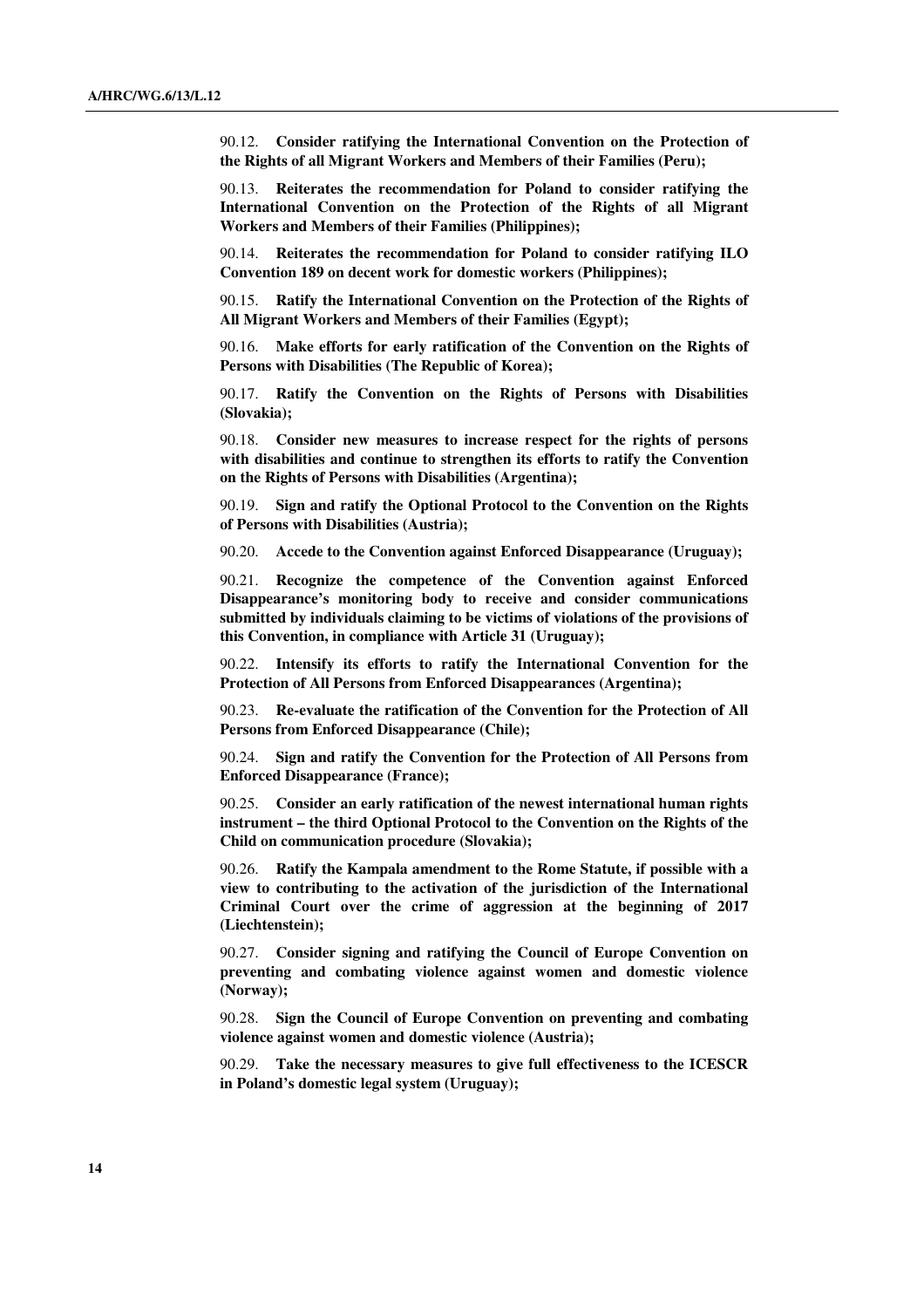90.30. **Persist with the actions undertaken by the Government Plenipotentiary for Equal Treatment (The Republic of Moldova);** 

 90.31. **Take measures to ensure that current legal protection of children is recognized and commonly known in public (Sweden);** 

 90.32. **Continue to allocate sufficient financial and human resources to the human rights institutions in order for them to be able to fulfil their mandate (Morocco);** 

 90.33. **Provide the Ombudsperson' s office, which is responsible under the legislation for assisting alleged victims of discrimination and conducting independent research and issuing recommendations to achieve equal treatment, with the additional financial resources necessary to fulfil its new obligations (Norway);** 

 90.34. **Provide the Ombudsman with the necessary material resources in compliance with the Paris Principles (Spain);** 

 90.35. **Ensure the Office of the Ombudsperson is sufficiently resourced to carry out anti-discrimination functions (Australia);** 

 90.36. **Adopt measures to adapt the migratory policies to the standards established by the International Convention on the Protection of the Rights of all Migrant Workers and Members of their Families (Mexico);** 

 90.37. **Establish a national plan or programme that favour the full enjoyment of all the human rights by the women (Mexico);** 

 90.38. **Ensure the compliance of the steps which were stipulated by legislation on lustration with the obligation of Poland under the core international human rights instruments (Russian Federation);** 

 90.39. **Take measures to guarantee full access to education and to health to all vulnerable groups, including illegal migrants (Holy See);** 

 90.40. **Take immediate steps in order to assure that acts of interethnic violence will not be repeated and promote understanding between different national groups (Lithuania);** 

 90.41. **Inform the Council on the measures to make the provision prohibiting corporal punishment in all settings widely respected in the country (Hungary);<sup>1</sup>**

 90.42. **Confirm in deed the status of a standing invitation to the special procedures, in particular, issue an invitation for thematic visits of the special rapporteur on torture, working group on arbitrary detention and the working group on disappearances (Belarus);** 

 90.43. **Draft legislation in line with the international standards in the area of combating discrimination against women (Belarus);** 

 90.44. **Develop and start the implementation of the policy on reducing the wage gap between man and women, including in the sector of low paid women jobs (Uzbekistan);\$** 

 $1$  The recommendation as read during the interactive dialogue: Inform the Council in their mid-term report on the measures to make the provision prohibiting corporal punishment in all settings widely respected in the country.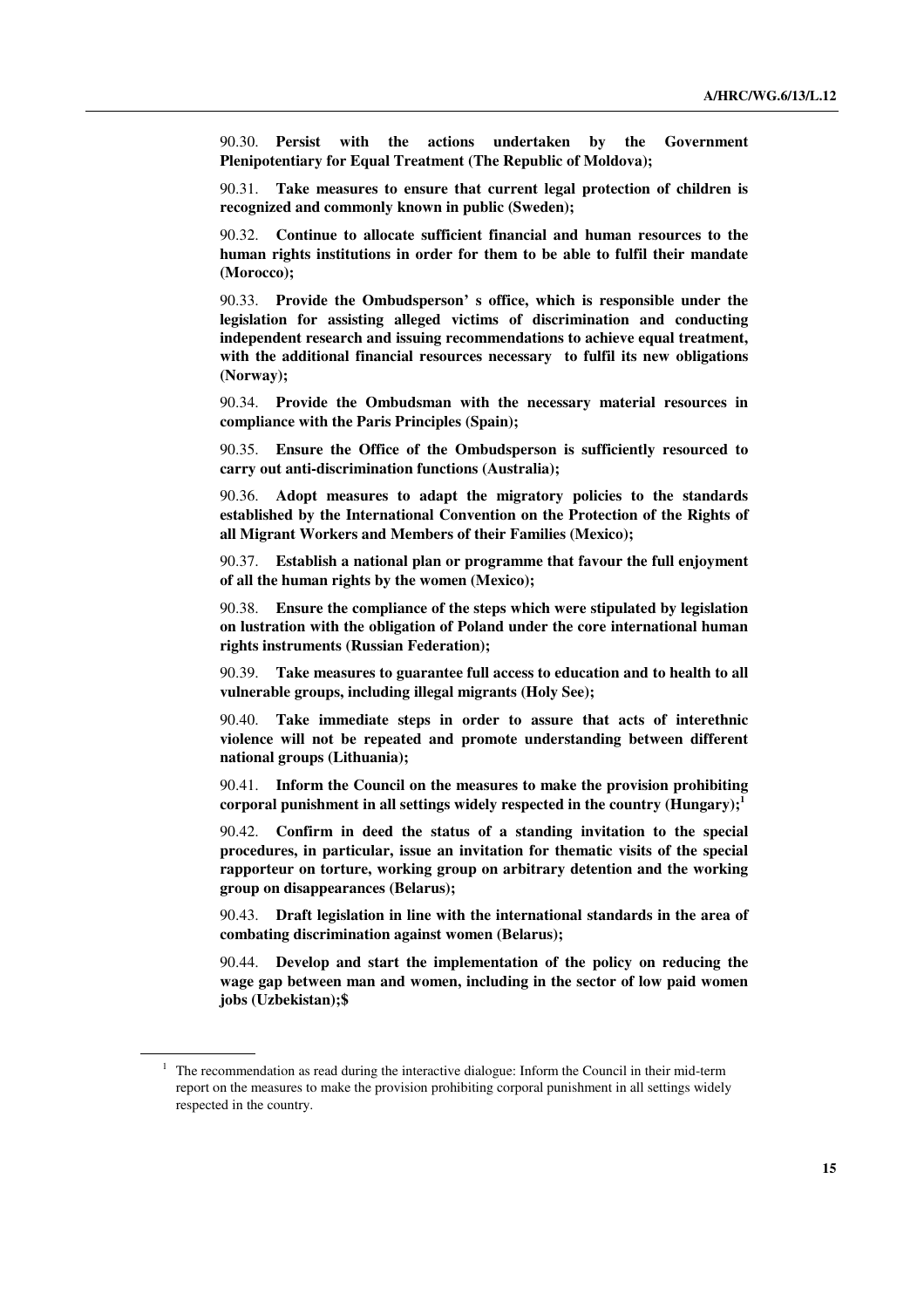90.45. **Redouble its efforts to address racially motivated hate crimes by ensuring that all such incidents are thoroughly investigated and that perpetrators are brought to justice, and to continue to raise awareness of its people on this issue (Malaysia);** 

 90.46. **Adopt additional measures in order to avoid the crime of incitement to hate and to promote the fight against discrimination and racism (Peru);** 

 90.47. **Strengthen measures to prevent racist violence, hate crimes and discrimination against foreigners, especially Muslims, Roma and the people of African origin (The Republic of Korea);** 

 90.48. **Continue its efforts to investigate racially motivated crimes and to bring perpetrators to justice so that members of vulnerable groups can live in safety and dignity (Switzerland);** 

 90.49. **Put in place a legislation to criminalize the promotion of racial hatred and discrimination as well as further promote tolerance through public awareness campaigns and education (Thailand);** 

 90.50. **Enact public awareness campaigns and government training, as well as increased enforcement of anti-discrimination and hate crime laws, in order to decrease anti-Semitism and discrimination against members of ethnic minority groups (United States);** 

 90.51. **Take measures to combat de facto and de jure discrimination towards irregular migrants (Uruguay);** 

 90.52. **Consider establishing in its domestic legal system norms that strengthen the fight against discrimination (Argentina);** 

 90.53. **Further strengthen its policies and programmes aimed at combating discrimination and intolerance and ensure that incidents are subject to prompt and independent investigation and effective prosecution (Austria);** 

 90.54. **Strengthen measures to eradicate incitement to ethnic or religious hatred and xenophobia (Iraq);** 

 90.55. **Adopt strong anti-discrimination policies and address hate crimes by ensuring that such incidents are thoroughly investigated (Brazil);** 

 90.56. **Make more efforts in law making and law enforcement to combat incitement to racial and religious discrimination in the internet (China);** 

 90.57. **Take effective measures to combat racism and incitement to racial hatred (Cuba);** 

90.58. **Take effective measures to combat police brutality (Cuba);** 

90.59. **Take effective measures to combat child poverty (Cuba);** 

 90.60. **Further adopt and enact legislation to criminalise racial and raciallymotivated and hate crimes; to institutionalise national mechanisms for the collection of data on, and monitoring of, incidents of racism, racial discrimination and xenophobia; and to adopt laws and concrete measures to ensure the prompt, impartial and independent investigation, prosecution and punishment of perpetrators of incidents of racial, and racially-motivated hate speech, discrimination, and crimes (Egypt);** 

 90.61. **Accelerate the finalization of the action plan by the Council for Counteracting Racial Discrimination, Xenophobia and Related Intolerance**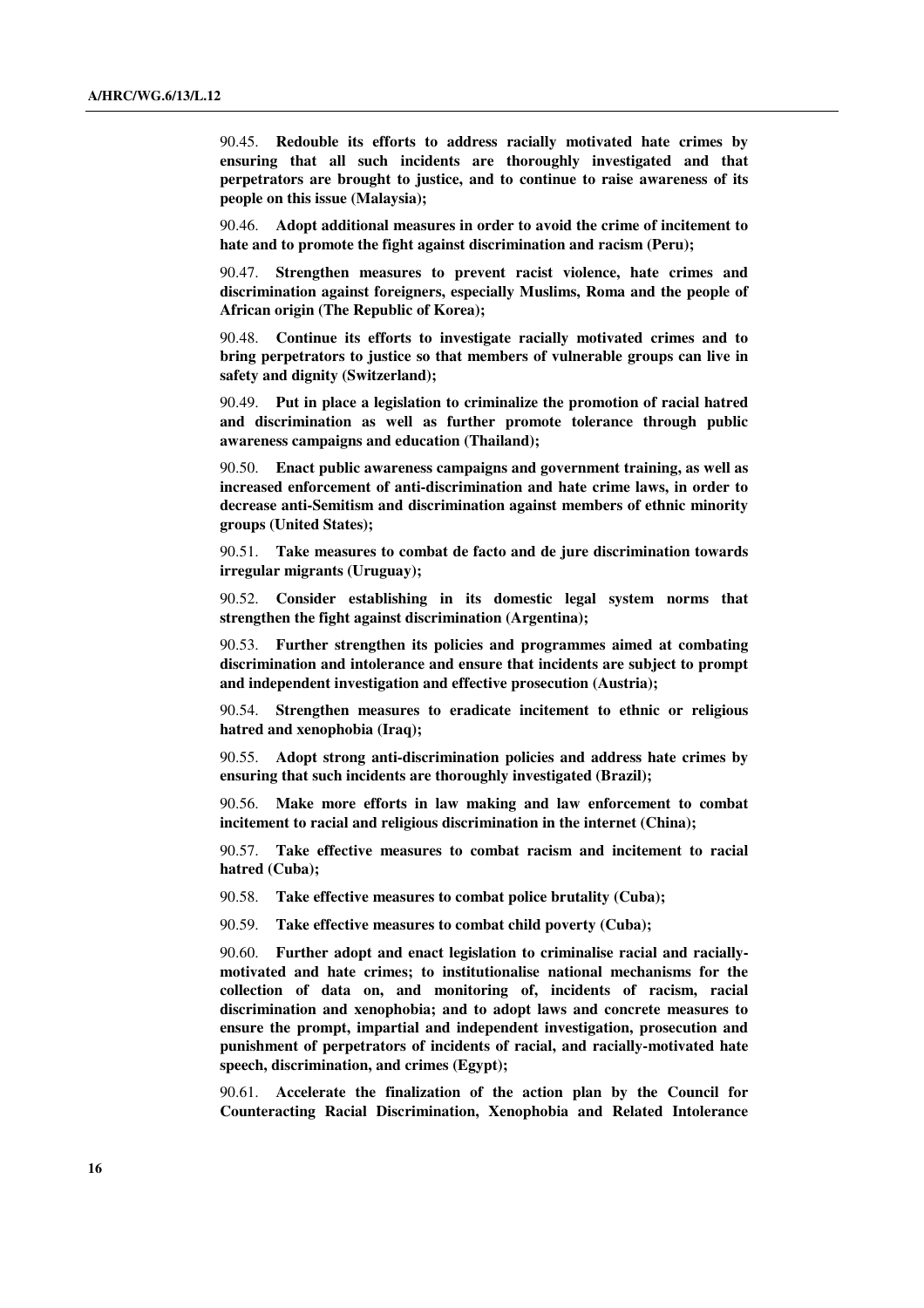**with a view to ensure a well-planned and coordinated approach in combating acts of racism and xenophobia (Indonesia);** 

 90.62. **Intensify measures to combat the manifestation of racism and anti-Semitism, including by police officers (Belarus);** 

 90.63. **Consider, as necessary, strengthening anti-discrimination policies and measures, paying particular attention to reception centres for asylum seekers and within the national programme against Racial Discrimination, Xenophobia and related intolerance (Ireland);** 

 90.64. **Conduct immediate, independent, objective and adequate investigations in all cases of racially motivated crimes and hate crimes in the framework of judicial process (Uzbekistan);** 

 90.65. **Implement more effective monitoring of alleged cases of discrimination, ethnic and national hostilities, and racial or ethnic hatred (Uzbekistan);** 

 90.66. **Include sexual orientation and gender identity in the hate speech provisions of the national Criminal Code, and adopt appropriate legal measures making sexual orientation and gender identity as possible discrimination grounds in any context (Slovenia);** 

 90.67. **Guarantee the full enjoyment of the rights of the LGBT community (Spain);** 

 90.68. **Recognize gender identity as possible ground for discrimination and gender identity and sexual orientation as an aggravating circumstance for hate crime (UK);** 

 90.69. **Adopt regulations recognising the rights of same-sex couples and of self-defined gender or transgender persons (Australia);** 

 90.70. **Strengthen anti-discrimination laws with regard to a better protection of LGBT persons and persons with disabilities (Austria);** 

 90.71. **The adoption of policies that safeguard the rights of LGBT people and fight discrimination based on sexual orientation (Brazil);** 

 90.72. **Consider the introduction of legislative amendments which permit more efficient indictment for crimes related to torture and other cruel, inhuman or degrading treatments (Peru);** 

 90.73. **Conduct, jointly with special procedures of the Human Rights Council, a comprehensive and impartial investigation of all cases of cruel treatment and the use of excessive force by police officers against the participants in demonstrations that were held in Poland in November, 2011 (Belarus);** 

 90.74. **Solve the problem of the prison overcrowding and make the detention conditions to meet international standards (Russian Federation);** 

 90.75. **Take additional legal and other measures to reduce pre-trial detention and overcrowding in detention facilities through increased resort to alternative forms of punishment (Austria);** 

 90.76. **Take effective measures to improve conditions in prisons and reduce overcrowding (Cuba);**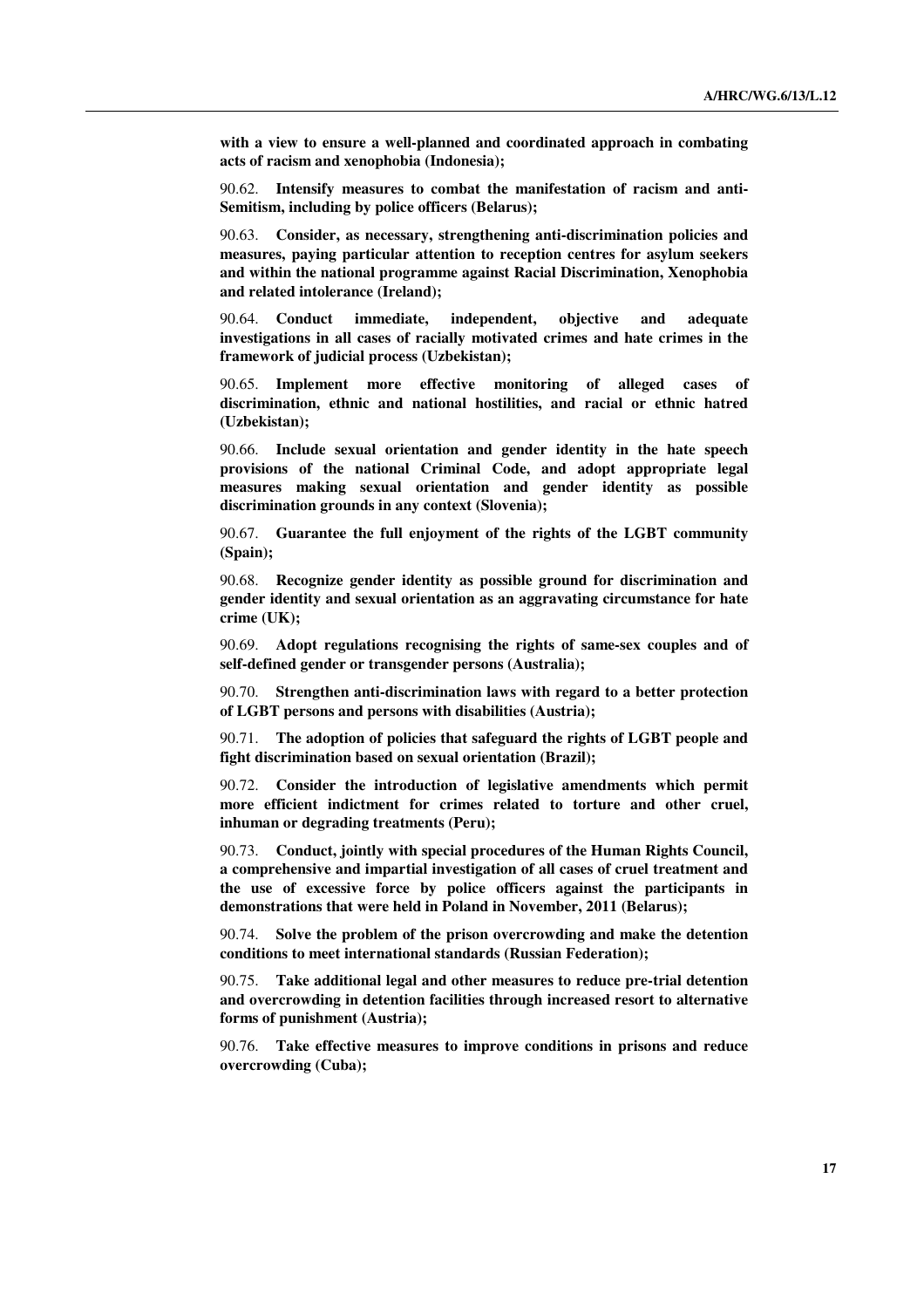90.77. **Strengthen measures to address overcrowding in detention centres, including through increased resort to alternative forms of punishment and adopt measures to reduce the use of pre-trial detention (Ireland);** 

 90.78. **Establish a specific and comprehensive plan to combat gender violence and provide it with the necessary resources for its implementation (Spain);** 

 90.79. **Improve access to justice of the victims of domestic violence (Hungary);** 

 90.80. **Continue to support the reform of the legislation on domestic violence by conducting public awareness-raising and providing professional training on the provisions of the 2010 Act on the Prevention of Domestic Violence to ensure its effective implementation (Liechtenstein);** 

 90.81. **Ensure that victims of domestic violence have access to adequate assistance, including legal and psychological counselling, medical help and shelter (Liechtenstein);** 

 90.82. **Continue to take measures to guarantee the rights of victims of the crime of trafficking, especially in the area of physical and psychological care (Chile);** 

 90.83. **Continue to reinforce actions aimed at protecting children against violence, cruelty, exploitation, demoralisation, neglect and other forms of maltreatment (The Republic of Moldova);** 

 90.84. **Bring its domestic legislation relating to the protection of the rights of children, especially in cases of child prostitution, child pornography, and child victims of trafficking, in line with its obligations under the CRC (Thailand);** 

 90.85. **Adopt and enact laws on the sale of children, child prostitution and child pornography, and other forms of sexual exploitation of children (Egypt);** 

 90.86. **Adopt immediate measures, including legislative to eradicate sexual exploitation of children and recruitment of adolescents into prostitution. Provide for the relevant legal protection for child victims of human trafficking in the framework of judicial process (Belarus);** 

 90.87. **Continue making efforts to reform the judicial system with a view to further improving its efficient management including measures to ensure timely due process (The Republic of Korea);** 

 90.88. **Ensure that the right to fair trial is not affected by the excessive length of the court proceedings and of excessive pre-trial detention (United Kingdom of the Great Britain and Northern Ireland);** 

 90.89. **Expand the use of technology in order to reduce judiciary delays and improve judicial efficiency (United States of America);** 

 90.90. **Reform the criminal procedure in order to avoid frequent delays of preventive detention (Spain);** 

 90.91. **A thorough reform of the current penitentiary system which is obsolete and insufficient (Spain);** 

 90.92. **Consider a maximum, non-extendable term of pre-trial detention, and use alternative measures to pre-trial detentions and take appropriate measures to deal with concerns and ensuring access to legal services, particularly for those under detention (India);**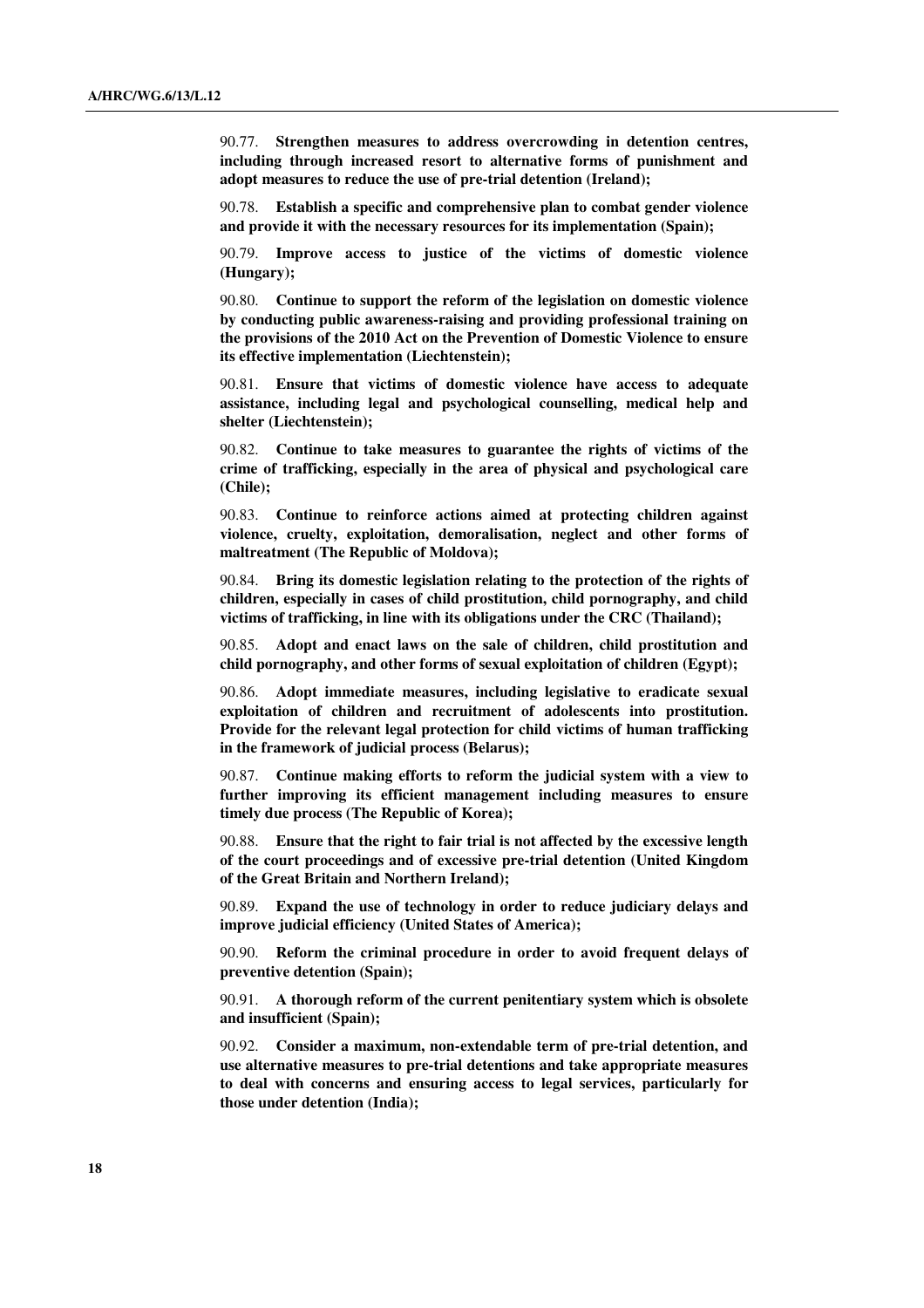90.93. **Improve the access to lawyers and the level of access of lawyers to documents of the criminal cases in order to ensure the right to fair trial (Uzbekistan);** 

 90.94. **Institute outreach by police and law enforcement to LGBT persons and communities to increase reporting of hate crimes (United States of America);** 

 90.95. **Take more effective steps to eradicate cases of police misconduct including by establishing independent body to investigate police misconduct (Malaysia);** 

 90.96. **Ensure protection of the basic right of all couples and individuals to decide freely and responsibly the number, spacing and timing of their children (Australia);** 

 90.97. **Pass legislation giving same-sex couples the possibility to enter into a civil union contract (France);** 

 90.98. **Continue its efforts to assure birth registration of all children including the children of undocumented migrants (Holy See)<sup>2</sup> ;** 

 90.99. **Continue to protect the natural family and marriage, formed by a husband and a wife, as the basic cell of society, as well as the right to life (Holy See);** 

 90.100. **Review the article 212 of the Penal Code criminalising defamation, with the aim of removing it from the Penal Code (Norway);** 

 90.101. **Provide access to the means of communication to all groups of society so that they may exercise fully their right to freedom of expression (Holly See);** 

 90.102. **Continue to promote the participation of women in the public and political life of the country (Republic of Moldova);** 

 90.103. **Continue the policy of increasing the number of women in public and political life (Romania);** 

 90.104. **Further enhance and encourage the political participation of women, including through awareness-raising campaigns (Egypt);** 

 90.105. **Implement a variety of measures to strengthen the participation of women in all social areas (Guatemala);** 

 90.106. **Ensure, as a minimum, that women can access lawful abortion by creating clear, legally binding regulations for the implementation of the 1993 Family Planning Act (Norway);** 

 90.107. **Define unambiguously the circumstances under which therapeutic abortion is allowed (Slovenia);** 

 90.108. **Provide women that have been unjustifiably denied access to adequate reproductive health services with an effective redress mechanism (Slovenia);** 

 90.109. **Examine possible ways to make the bureaucratic process required when terminating a pregnancy as quick as possible, and maximize its efforts to make sure that the process is conducted in a professional way (Sweden);** 

 $2<sup>2</sup>$  The recommendation as read during the interactive dialogue: Continue its efforts to assure birth registration of all children.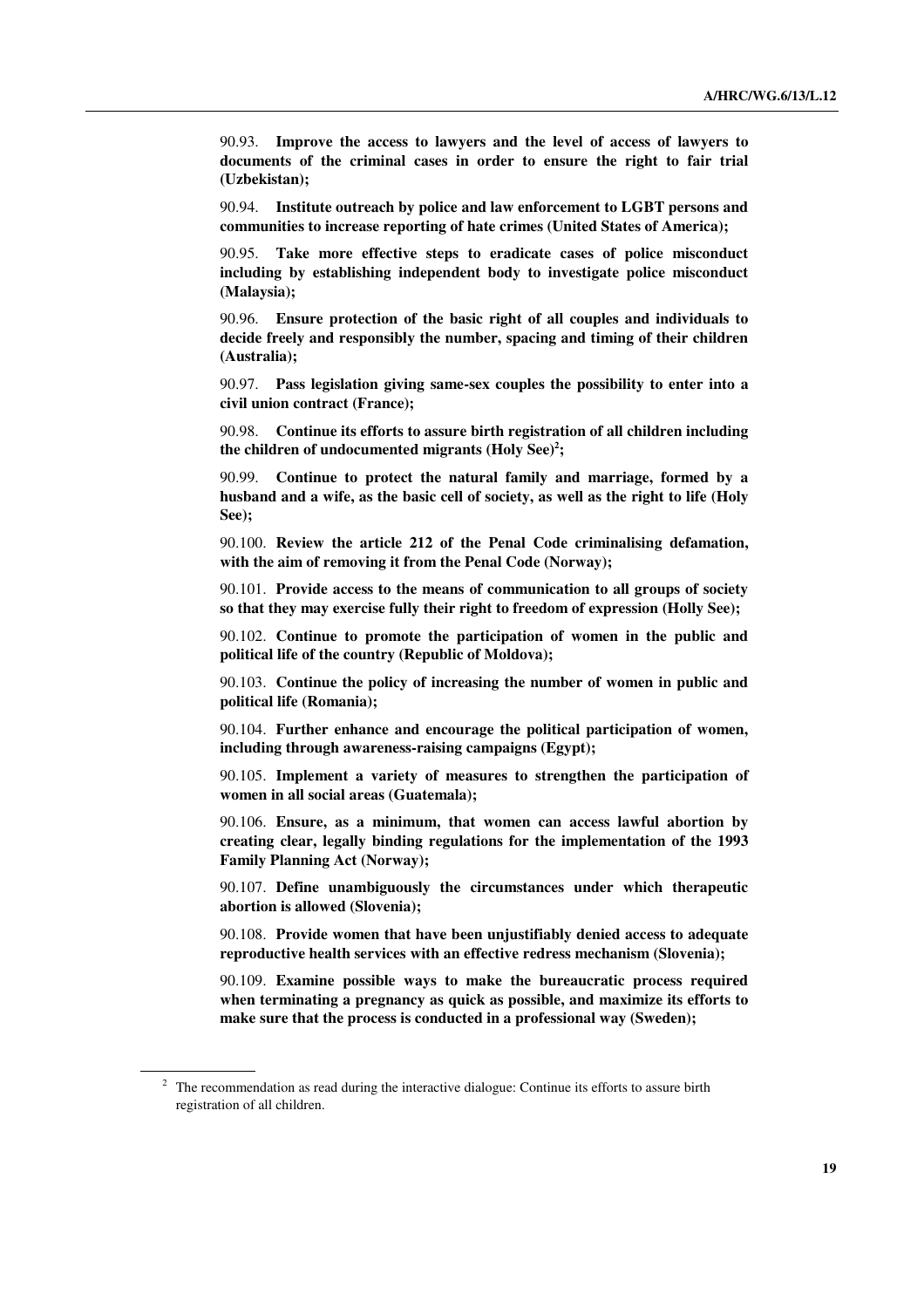90.110. **Implement reforms to ensure everyone has a right to the enjoyment of the highest attainable standard of health in Poland (Australia);** 

 90.111. **Adopt measures to guarantee full access to education for all children in the country (India);** 

 90.112. **Continue their efforts in supporting equal educational opportunities for children and young people with special educational needs (Indonesia);** 

 90.113. **Enhance effort towards full integration of the Roma community into the society with a view to improve their overall living condition (Malaysia);** 

 90.114. **Continue to move forward in the promotion and protection of the human rights of the minorities, in particular in the areas of health, employment and housing (Mexico);** 

 90.115. **Strengthen its efforts to fully integrate the Roma into society and to combat discrimination against them, so they can enjoy their economic, social and cultural rights, especially in education, employment and housing (Chile);** 

 90.116. **Continue its efforts to support Roma-children education, including by increasing the availability of bilingual education (Liechtenstein);** 

 90.117. **Ensure full implementation of the right to education of persons belonging to national minorities in particular to refrain from closing schools with minority language of instruction, to provide necessary funding for these schools, also to fully finance publication of textbooks in national minorities languages (Lithuania);** 

 90.118. **Improve the detention conditions of children of foreigners who seek to receive the status of refugees and who live in the territory of Poland in closed facilities (Russian Federation);3** 

 90.119. **Ensure basic services for children of irregular migrants, including education, health and medical care (Uruguay);** 

 90.120. **Pay more attention to solve the problem of birth registration of illegal migrants (Iraq);** 

 90.121. **Take measures to improve detention conditions of migrant- children and ban legally the practice of detaining those children (Belarus);** 

 90.122. **Carry out with more transparency the ongoing investigations concerning the alleged existence of secret detention centers on its territory and the transfer of prisoners in connection with the fight against terrorism (Switzerland);** 

 90.123. **Carry out a thorough, independent and effective inquiry about the participation in the CIA's program of extra-judicial renditions and secret detentions. Make public the findings of the inquiry and bring to justice those found guilty (Cuba);** 

 90.124. **Conduct a comprehensive and transparent investigation into all human rights violations in the context of the fight against terrorism, in particular, the complicity of the Polish authorities with lengthy secret detention of persons,** 

<sup>&</sup>lt;sup>3</sup> The recommendation as read during the interactive dialogue: Improve the detention conditions of children of foreigners, who seek to receive the status of refugees and children of refugees, who live in the territory of Poland in closed facilities.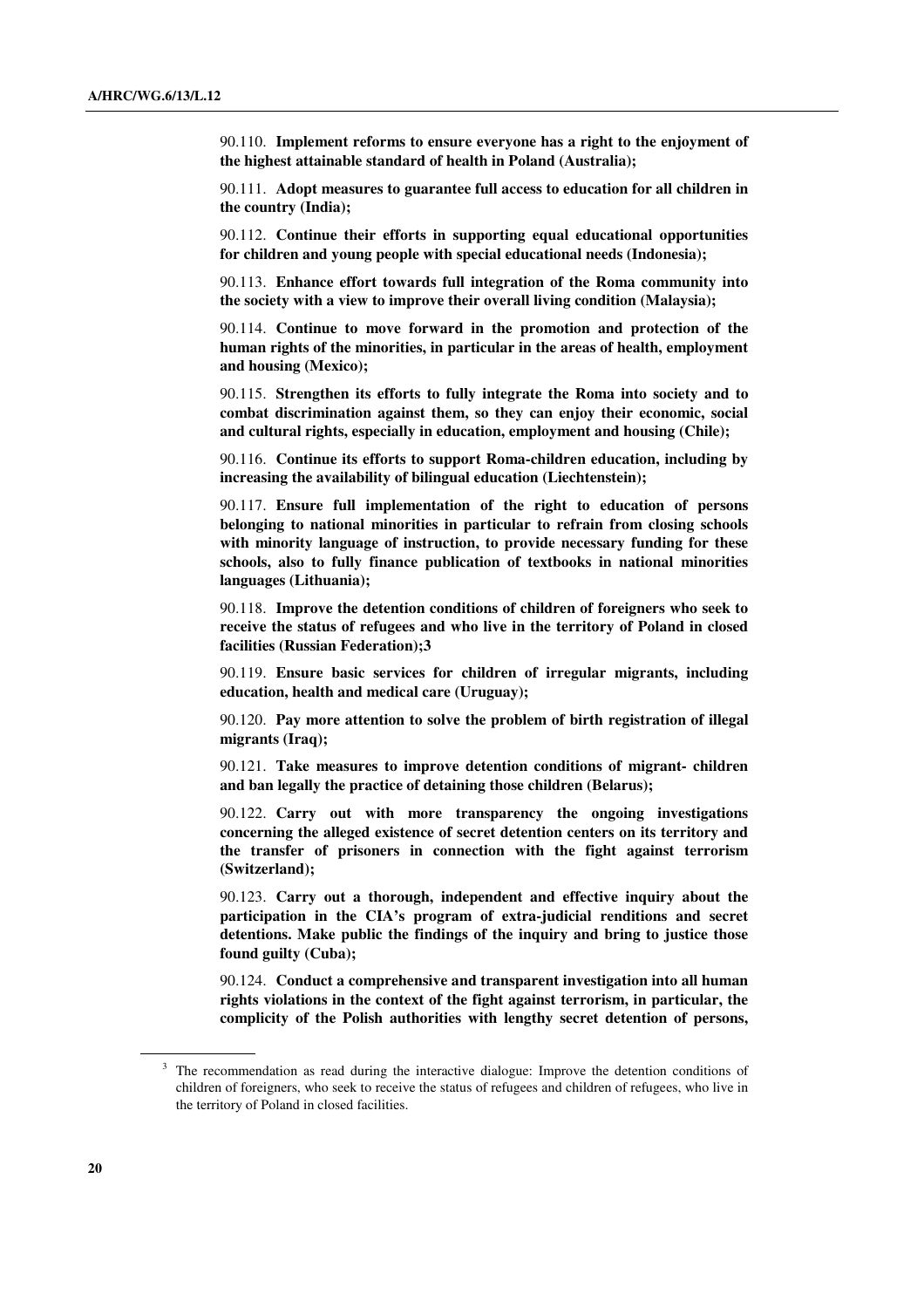**their secret transfer and a possible use of torture against them. To bring to justice the officials involved in such violations (Belarus).**

91. **All conclusions and/or recommendations contained in the present report reflect the position of the submitting State(s) and/or the State under review. They should not be construed as endorsed by the Working Group as a whole.**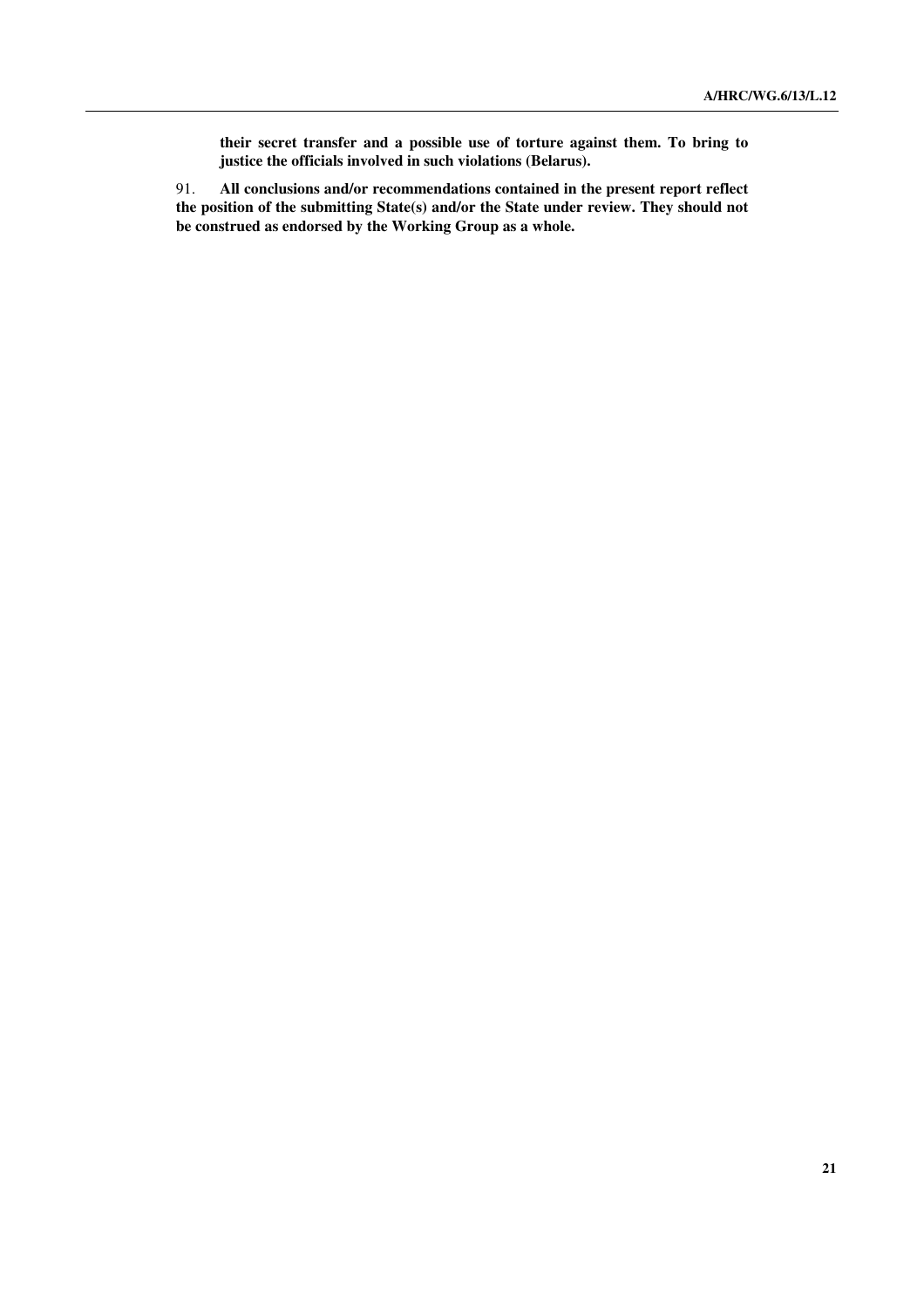## **Annex**

### **Composition of the delegation**

- Head of Delegation: Ms. Grażyna Bernatowicz, Under Secretary of State at the Ministry of Foreign Affairs of Poland;
- Deputy Head of Delegation: Mr. Remigiusz A. Henczel, Ambassador, Permanent Representative of the Republic of Poland to the UN Office at Geneva;
- Ms. Krystyna Żurek, Director of the Department of United Nations and Human Rights, Ministry of Foreign Affairs;
- Mr. Jerzy Baurski, Deputy Director of the Department of United Nations and Human Rights, Ministry of Foreign Affairs;
- Ms. Dagmara Korbasińska, Director of the Mother and Child Department, Ministry of Health;
- Mr. Zbigniew Górszczyk, Director of the Department for Organized Crime and Corruption, Prosecution General of the Republic of Poland;
- Mr. Michał Zoń, Director of the Legal Office, Central Board of Prison Service, Ministry of Justice;
- Ms. Agnieszka Dąbrowiecka, Deputy Director, Department of International Cooperation and Human Rights, Ministry of Justice;
- Mr. Grzegorz Błażewicz, Head of the Mental Health Unit, Office of the Ombudsman for Patient's Rights;
- Ms. Marzena Górzyńska, Head of Unit for International Procedures of Human Rights Protection, Department of International Cooperation and Human Rights, Ministry of Justice;
- Ms. Joanna Maciejewska, Counsellor to the Minister, Ministry of Labour and Social Policy;
- Mr. Mariusz Lewicki, Counsellor, Permanent Mission of the Republic of Poland to the UN Office at Geneva;
- Ms. Małgorzata Skórka, Chief Expert, Ministry of National Education;
- Ms. Wirginia Preis, Chief Expert, Unit for the Protection of Human Rights, Department of Control, Complaints and Requests, Ministry of Interior;
- Ms. Iwona Banaczkiewicz-Łuszcz, Chief Expert, Office of the Government Plenipotentiary for Equal Treatment, Chancellery of the Prime Minister;
- Ms. Wiesława Kostrzewa-Zorbas, Chief Expert, Office of the Government Plenipotentiary for Equal Treatment, Chancellery of the Prime Minister;
- Mr. Michał Erenz, Chief Expert, Department for Denominations and National and Ethnic Minorities, Ministry, Ministry of Administration and Digitalization;
- Ms. Karolina Marcjanik, Chief Expert, Department for Refugee Procedures, Office for Foreigners;
- Ms. Agata Jasztal, Chief Expert, Office of the Ombudsman for Children's Rights;